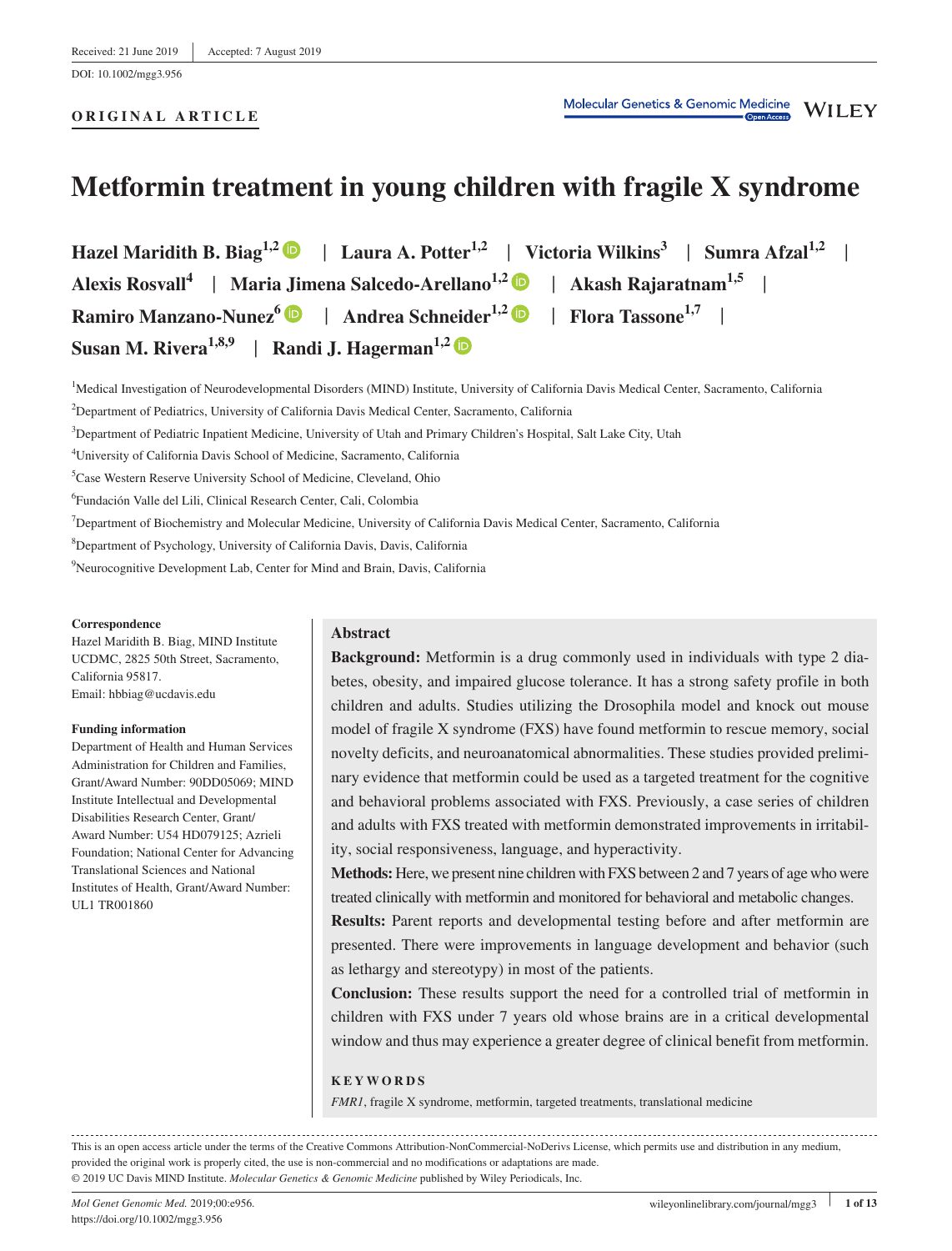# **1** | **INTRODUCTION**

Fragile X syndrome (FXS) is the most common inherited form of intellectual disability (ID) and is typically diagnosed between 2 and 3 years of age at the time language delays and behavioral manifestations emerge (Bailey, Cody Hazlett, Roberts, & Wheeler, 2011). It is caused by a trinucleotide repeat expansion of CGG in the promoter region of Fragile X Mental Retardation‐1 (*FMR1,* OMIM: 309550) gene, leading to methylation, transcriptional silencing, and the absence or deficiency of fragile X mental retardation protein (FMRP).

Metformin was originally FDA‐approved for its effects in lowering blood glucose levels in patients with type 2 diabetes (T2D). It is safe and effective at doses up to 1,000 mg twice a day in children 10–16 years old with T2D (Jones, Arslanian, Peterokova, Park, & Tomlinson, 2002). Because its mechanism of action does not directly stimulate insulin, metformin is unlikely to lead to hypoglycemic episodes (Bodmer, Meier, Krahenbuhl, Jick, & Meier, 2008; Bolen, Feldman, Vassy, &, Feldman, & Vassy&&, 22007). Metformin has since expanded to the treatment of obesity and overeating in children and adults with and without T2D (Anagnostou et al., 2016; Klein, Cottingham, Sorter, Barton, & Morrison, 2006; Muzar, Lozano, Kolevzon, & Hagerman, 2016; Park, Kinra, Ward, White, & Viner, 2009). For patients who are nonobese, metformin has been effective in glycemic control (Ong, Molyneaux, Constantino, Twigg, & Yue, 2006). In FXS, overeating is commonly associated with psychiatric comorbidities including anxiety and obsessive‐compulsive behaviors. Also, the Prader‐Willi‐phenotype (PWP) of FXS is found in less than 10% of children with FXS. The FXS‐ PWP is associated with hyperphagia, morbid obesity, delayed puberty, and lowered cytoplasmic FMRP interacting protein (*CYFIP1*, OMIM: 606322) expression (Muzar et al., 2016; Nowicki et al., 2007). The common use of atypical antipsychotics in children with FXS further increases their risk for obesity. Treatment with metformin showed clinical improvement in eating behaviors and weight loss in those with and without FXS-PWP and is now recommended for the treatment of obesity in FXS (Dy et al., 2018).

Recent research in animal models of FXS has demonstrated that metformin, a T2D medication, can rescue both behavioral and cognitive features of FXS. In the Drosophila FXS model, metformin rescued abnormalities of circadian rhythm and memory problems (Monyak et al., 2017). In the *FMR1* knock out (KO) mouse, metformin rescued many deficits including: social deficits, seizures, macroorchidism, and was also seen to improve extracellular signal regulated kinase (ERK) signaling, eukaryotic translation initiation factor 4e (*EIF4E*, OMIM: 133440) phosphorylation, and matrix metalloproteinase 9 (*MMP9*, OMIM: 120361) overexpression (Esfahanian et al., 2012; Gantois et al., 2017; Gantois,

Popic, Khoutorsky, & Sonenberg, 2018). Upregulation of *MMP9* has been shown to interfere with synaptic maturation and plasticity in both the *FMR1* KO mouse (Bilousova et al., 2009; Rotschafer, Trujillo, Dansie, Ethell, & Razak, 2012) and in patients with FXS (AlOlaby et al., 2017; Dziembowska & Wlodarczyk, 2012). Metformin has been shown to lower *MMP9* levels via reduction of *EIF4E* phosphorylation which promotes translation of a subset of mRNAs including *MMP9* (Gantois et al., 2017, 2018; Hoeffer et al., 2012; Li et al., 2017; Muzar et al., 2016). These developments have led to the off‐label clinical use of metformin in patients with FXS. The first seven cases of patients ages 4–60 years old treated clinically demonstrated improvements on the Aberrant Behavior Checklist‐Community (ABC‐C), language, and conversational skills per parent report (Dy et al., 2018). The growing interest of metformin as a feasible alternative for this population led to the initiation of a controlled trial of metformin for individuals with FXS between the ages of 6–25 years old (NCT03479476). In addition, a smaller open label trial of metformin is also underway for those 10–40 years old with FXS (NCT03722290).

Previous studies have suggested that targeted treatments may work best for young children with FXS (Berry‐Kravis et al., 2017; Greiss Hess et al., 2016; Leigh et al., 2013). Furthermore, recent research in the *FMR1* KO mouse shows that correction of key disruptions in neuronal development during the critical period in young animals results in restoration of synaptic development, produces a long‐lasting rescue of somatosensory circuit function, and normalizes differentially expressed proteins (He et al., 2017). Such findings indicate a critical period of development during which targeted interventions may have significant and durable effects on developmental trajectory and outcomes in FXS. These data suggest that metformin would have a significant benefit in young children with FXS; here we describe nine boys between 2 and 7 years old with FXS who underwent off‐label clinical treatment with metformin for a period of at least 3 months. It is important to emphasize that represented here are individual cases of young children with FXS treated clinically with metformin, not an open‐label trial; therefore, there is no specified protocol homogenizing the sample.

# **2** | **MATERIALS AND METHODS**

Patients were seen clinically at the Fragile X Treatment and Research Center at the MIND Institute at the University of California, Davis Health for management of FXS. All patients had a full mutation FXS documented via *FMR1* (GenBank: NG\_007529.2) DNA testing. Laboratory studies were attempted pre‐ treatment whenever possible and included fasting glucose, a chemistry panel, and HbA1c. When available, copies of previous FXS testing, including *FMR1* methylation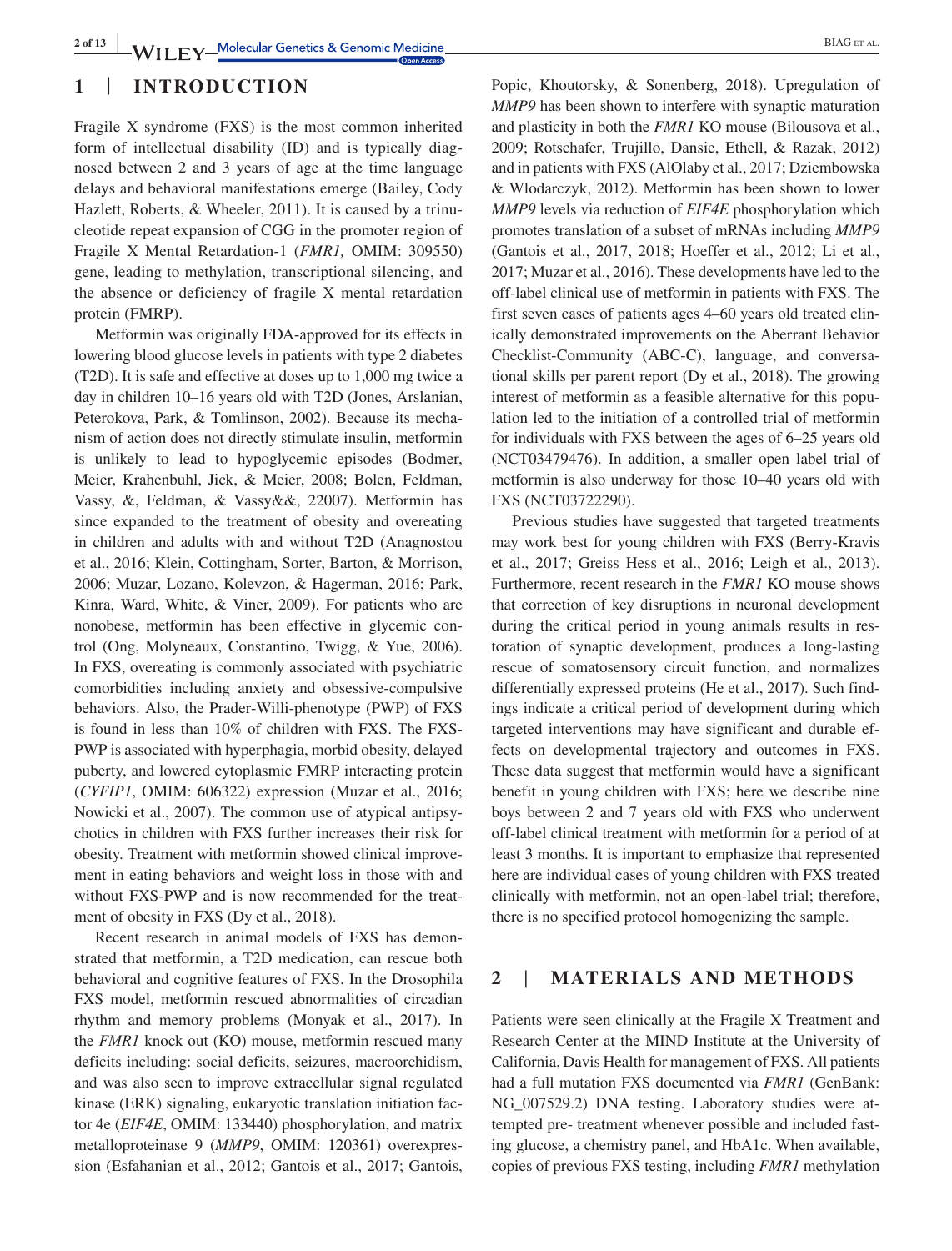status, were also obtained from caregivers or patient records with permission. Post-treatment laboratory studies were collected in many cases at patients' primary care locations and were therefore not available to report here. All families signed an institutional review board‐approved consent form for research involving the blood work and developmental testing and gave consent for publication of their clinical case histories.

Parents completed the ABC‐C and reported on behavior and symptoms pre‐ and post‐metformin treatment. The ABC‐C was scored using the FXS algorithm (Sansone et al., 2012). The ABC‐C is a 58‐item global behavior checklist implemented for the measurement of treatment effects in individuals with ID; a factor analysis of the ABC‐C specifically in FXS generated a 6‐factor structure: irritability, lethargy, stereotypy, hyperactivity, inappropriate speech, and social avoidance (Berry‐Kravis et al., 2017). Higher subscale scores are correlated with more severe aberrant behavior; therefore, a decrease in the scores across each domain is indicative of an improvement of that behavior. Length of time between pre- and post-treatment ABC-C administration ranged from 1 to 7 months due to the natural variability in duration of clinical follow‐up and caregiver report.

Developmental testing was administered pre- and posttreatment for six of the nine subjects using the Mullen scales of early learning (MSEL) (Mullen, 1995). The MSEL includes four domains: fine motor, receptive language, expressive language, and visual reception, all of which have age equivalent scores generated. In place of the early learning composite (ELC) score, which is an age-normed standard score generated from the aforementioned domains, a global development age (GDA) score was used. The GDA averages the age equivalents across the four domains (Roberts et al., 2009) and thus provides a consistent metric that can be utilized as a measurement for improvement in this report. For one of the subjects, pre‐treatment age equivalent scores from three of the four domains from the Bayley Scales of Infant and Toddler Development (Bayley, 2006) were used in place of pre‐treatment MSEL data, which was not available. The moderate correlation between the two developmental tests is reported in the MSEL test manual (Farmer, Golden, & Thurm, 2016; Mullen, 1995). Due to the clinical nature of this study, there is variability in the pre‐ and post‐testing time points for the MSEL among the cases which ranges from 7 to 26 months after pre‐treatment testing.

Statistical analyses of pre‐ and post‐treatment ABC‐C and developmental testing scores are presented in median and interquartile ranges. They were done in Stata 14 utilizing a nonparametric test "signrank." Stata command tests the equality of matched pairs of observations by using the Wilcoxon matched-pairs signed-ranks test and generates pvalues (Wilcoxon, 1945). The null hypothesis is that both distributions are the same. A pre‐specified significance

level of  $p < .05$  was assumed. Additionally, using MSEL age equivalent scores, mean linear slopes in all subscales and GDA were generated using the individual trajectories per patient. The slope was then compared to  $m = 0.48$ , the experimentally determined expected rate of developmental gains seen in children with FXS (Bailey Jr., Hatton, & Skinner, 1998).

# **3** | **RESULTS**

# **3.1** | **Case 1**

Patient 1 is a 4‐year, 2‐month‐old boy diagnosed with FXS at 9 months of age due to missed motor milestones and delayed babbling. He was adopted at birth and lives with his adoptive family. His birth weight was 3.6 kg and he had respiratory distress requiring immediate treatment. He was diagnosed with neonatal pneumonia, requiring a 7‐day Neonatal Intensive Care Unit stay. He sat alone at 8 months and took steps at 13 months. With the intention of improving speech, at 12 months he was started on sertraline but with limited results; his first words were spoken at 16 months, with very slow progress in language thereafter. He had tympanostomy tubes placed at age 2 without significant improvement in language. He has a history of awakening multiple times per night for a total of 2–4 hr. Behaviorally, he is generally a "happy and social child with mild anxiety."

On examination at age 2 years, typical physical features of FXS were observed, and baseline laboratory findings were normal (see Table 1). He was started on metformin at 25 mg of the liquid form that is 100 mg/ml at dinner, and his dose was gradually increased to 200 mg twice a day (bid) over 1 year (see Table 1). After initiation of metformin, his sleep disturbance resolved, only occasionally awakening once for roughly 30 min. Two weeks after initiation, he went from stacking 3–4 blocks to stacking a tower of 11 or more blocks; within a few more weeks, he began building more complex structures comprised of different size blocks. He showed marked improvement in self‐help and motor activities, including toilet training, clearing the table and loading the dishwasher, brushing his own teeth, dressing independently, and learning how to make toast. His preschool teachers, who were unaware of metformin treatment, told his mother that "it's like something just clicked or he just woke up. He's a whole different kid."

Patient 1's ABC‐C composite score improved on metformin (see Table 2). With respect to language acquisition, he had 10–20 verbal words and 20 signs at the time of initiation. Six months later, he demonstrated use of 60–80 words, including several 2‐word phrases and 100 signs, and his mother reports that his cognitive skills have significantly improved as well. He tolerated all medication increases with only minor self-limited diarrhea for 1–2 days. Fasting blood glucose has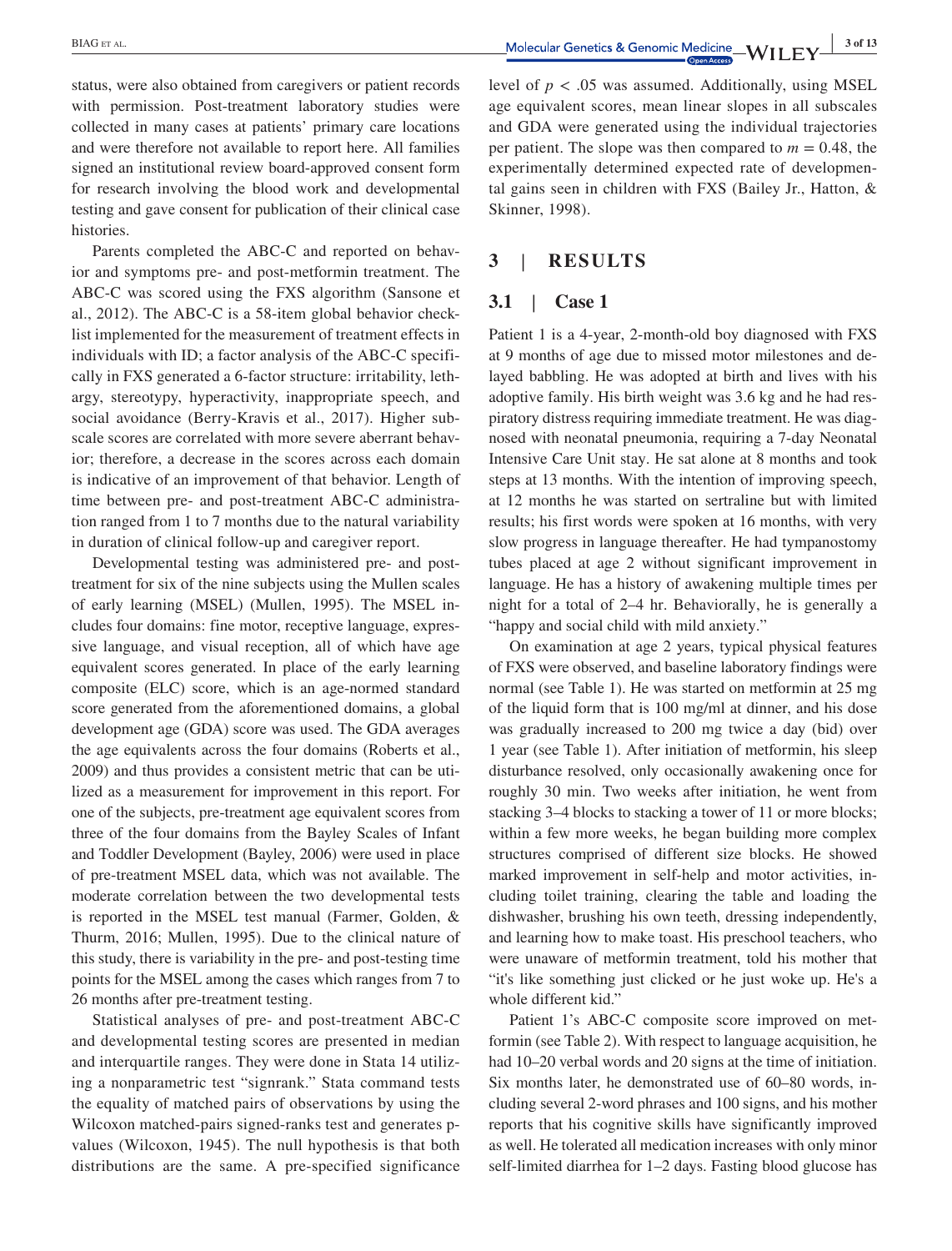| Other medications                | melatonin, probiotic, vitamins<br>Sertraline 2.5 mg, folic acid<br>5 mg, N-acetyl cysteine,<br>C, D & E                                                 | 0.025 mg in the morning), me-<br>latonin 1.5 mg qHS, omega-3,<br>Clonidine (0.05 mg qHS,<br>folic acid                                                                                          | cline 25 mg QD, guanfacine<br>pine300 mg BID, melatonin<br>Sertraline 4 mg QD, minocy-<br>0.5 mg BID, oxcarbaze-<br>$0.25$ mg qHS | Sertraline 5 mg QD, guanfacine<br>$50 \text{ mg } \text{BID}$                                                                                                                                                                                           | Clonidine 0.1 mg TID, clonidine<br>0.2 mg qHS, adderall 2.5 mg<br>TID, oxcarbazepine 420 mg<br>BID, CBD tincture 0.3 ml,<br>melatonin 10 mg qHS | Sertraline 2.5 mg QD, lithium<br>with folate QD, fish oil QD,<br>orotate 2.5 mg QD, methyl<br>Folate 4 mg QD, vayarin 1<br>capsule QD, multivitamin<br>melatonin QD           | Sertraline 2.5 mg QD, melatonin<br>1 mg qHS, multivitamin with<br>folate QD, fish oil QD                                    | Sertraline 1.25 mg QD                                                                                                                         | Sertraline 5.0 mg QD                                                                                                                 |
|----------------------------------|---------------------------------------------------------------------------------------------------------------------------------------------------------|-------------------------------------------------------------------------------------------------------------------------------------------------------------------------------------------------|-----------------------------------------------------------------------------------------------------------------------------------|---------------------------------------------------------------------------------------------------------------------------------------------------------------------------------------------------------------------------------------------------------|-------------------------------------------------------------------------------------------------------------------------------------------------|-------------------------------------------------------------------------------------------------------------------------------------------------------------------------------|-----------------------------------------------------------------------------------------------------------------------------|-----------------------------------------------------------------------------------------------------------------------------------------------|--------------------------------------------------------------------------------------------------------------------------------------|
| Metformin dose                   | $(31.01 \text{ mg kg}^{-1} \text{ day}^{-1})$<br>gradually over 1 year<br>25 mg QD increased<br>to 200 mg $\operatorname{BID}$                          | 50 mg at dinner increased<br>$(12.91 \text{ mg kg}^{-1} \text{ day}^{-1})$<br>after 1 week to 50 mg<br><b>BID.</b> Increased<br>to $100$ mg $BID$<br>after 6 months                             | creased to 50 mg BID<br>$(5.62 \text{ mg kg}^{-1} \text{ day}^{-1})$<br>50 mg at dinner in-                                       | $(10.75 \text{ mg kg}^{-1} \text{ day}^{-1})$<br>50 mg BID increased<br>to $100$ mg $BID$<br>after 3 months                                                                                                                                             | 500 mg QD at dinner in-<br>creased after 6 months<br>$(44.26 \text{ mg kg}^{-1} \text{ day}^{-1})$<br>to 500 mg BID                             | 1 week to 50 mg BID<br>$(6.85 \text{ mg kg}^{-1} \text{ day}^{-1})$<br>50 mg QD at dinner<br>increased after                                                                  | $(20.27 \text{ mg kg}^{-1} \text{ day}^{-1})$<br>50 mg BID increased<br>to $150$ mg BID<br>after 5 months                   | 50 mg at dinner increased<br>$(6.38 \text{ mg kg}^{-1} \text{ day}^{-1})$<br>after 1-2 weeks<br>to 50 mg BID                                  | creased to 150 mg BID<br>50 mg QD gradually in-<br>$(16.67 \text{ mg kg}^{-1} \text{ day}^{-1})$                                     |
| laboratory<br>findings<br>Pre-Tx | HbA1c: 5.0<br>FBS: 84                                                                                                                                   | HbA1c: 4.9,<br>FBS: 92                                                                                                                                                                          | HbA1c: 5.3,<br>FBS: 86                                                                                                            | Available<br>Xot                                                                                                                                                                                                                                        | glucose:<br>5.4, NF<br>HbA1c:<br>102                                                                                                            | HbA1c: 4.7,<br>FBS: 87                                                                                                                                                        | HbA1c: 4.8,<br>FBS: 78                                                                                                      | HbA1c: 5.1,<br>FBS: 77                                                                                                                        | FBS: 80                                                                                                                              |
| FMRI mRNA<br>expression<br>level | $0.18 \ (\pm 0.001)$                                                                                                                                    | None                                                                                                                                                                                            | None                                                                                                                              | None                                                                                                                                                                                                                                                    | $0.12 \ (\pm 0.004)$                                                                                                                            | $0.18 (\pm 0.03)$                                                                                                                                                             | None                                                                                                                        | None                                                                                                                                          | None                                                                                                                                 |
| Methylation status               | Methylation mosaicism<br>with a full mutation<br>methylated in ~67%<br>of the cells                                                                     | Full                                                                                                                                                                                            | Full                                                                                                                              | $_{\rm{Full}}$                                                                                                                                                                                                                                          | Methylation mosaicism<br>methylated in $>95\%$<br>with a full mutation<br>of the cells                                                          | Methylation mosaicism<br>methylated in $>95\%$<br>with a full mutation<br>of the cells                                                                                        | Full                                                                                                                        | Methylation mosaicism<br>with a full mutation<br>methylated in ~94%<br>of the cells                                                           | Full                                                                                                                                 |
| repeats<br>CGG                   | 320, 490,<br>1,280<br>790,                                                                                                                              | $>200$                                                                                                                                                                                          | 470                                                                                                                               | 550                                                                                                                                                                                                                                                     | 350.510,<br>860                                                                                                                                 | 380, 650                                                                                                                                                                      | 480                                                                                                                         | 560,800<br>430,                                                                                                                               | 660,860<br>360, 520,                                                                                                                 |
| <b>Physical features</b>         | tensible joints to 90 degrees, double jointed<br>slight hypospadias, 4 ml testicular<br>Broad forehead, epicanthal folds, hyperex-<br>thumbs,<br>volume | tensible with MP extension to 90 degrees<br>single palmar crease, bilaterally, flat feet,<br>umbilical hernia, finger joints hyperex-<br>Less than 6 ml testicular volume, small<br>bilaterally | perextensible, DTRs 1+ bilaterally on UE<br>Heterochromia on the right eye, fingers hy-                                           | Thumbs are double jointed, feet are<br>completely flat with mild pronation. 4 ml<br>Forehead is broad, ears are prominent with<br>hyperextensible with MP extension to 90<br>bilaterally. Finger joints are<br>testicular volume<br>degrees.<br>cupping | Cleft lip repair on the left, 3 ml testicular<br>volume                                                                                         | decreased tone, transverse palmar crease on<br>Mildly prominent ears, prominent forehead,<br>right palm, bridged palmar crease on left<br>palm, hyperextensible finger joints | and hands, flat feet, low tone in his ankles/<br>Mildly hyperextensible joints in his fingers<br>core.                      | feet bilaterally with mild pronation<br>Long face with high forehead, high palate,<br>large prominent ears, 3 ml testicular vol-<br>ume, flat | ears, bilateral tympanostomy tubes<br>present, mild epicanthal folds bilaterally,<br>hyperextensible fingers, flat feet<br>Prominent |
| Family history                   | Adopted; family history unknown                                                                                                                         | Mother (carrier, 99 CGG repeats),<br>maternal grandmother (carrier,<br>no FXTAS)                                                                                                                | Matemal grandfather (carrier,<br>FXTAS)                                                                                           | Mother (carrier, 77 CGG repeats),<br>maternal grandfather (carrier, 65<br>ers), 2 cousins (carriers. 77 and<br>mother (carrier), 2 aunts (carri-<br>repeats), maternal great-grand-<br>75 CGG repeats, respectively).                                   | Mother (carrier)                                                                                                                                | Mother (carrier)                                                                                                                                                              | grandmother (carrier), 2 maternal<br>great-aunts (carriers), 6 maternal<br>Mother (carrier), maternal<br>cousins (carriers) | Mother (carrier)                                                                                                                              | Mother (carrier)                                                                                                                     |
| Diagnoses                        | <b>FXS</b>                                                                                                                                              | FXS, ASD,<br>OSA and<br>CSA                                                                                                                                                                     | epilepsy<br>FXS,                                                                                                                  | FXS, ASD                                                                                                                                                                                                                                                | cleft lip S/P<br>FXS, ASD,<br>seizures,<br>ADHD,<br>repair                                                                                      | FXS, ASD                                                                                                                                                                      | <b>EXS</b>                                                                                                                  | FXS, ASD                                                                                                                                      | EXS                                                                                                                                  |
| initiation/sex<br>Case/Age at    | Case 1.2-year-<br>old, male                                                                                                                             | Case 2. 4-year-<br>old, male                                                                                                                                                                    | Case 3. 6-year-<br>old, male                                                                                                      | Case 4. 4-year-<br>old, male                                                                                                                                                                                                                            | Case 5.7-year-<br>old, male                                                                                                                     | Case 6. 4-year-<br>old, male                                                                                                                                                  | Case 7.2-year-<br>old, male                                                                                                 | Case 8. 3-year-<br>old, male                                                                                                                  | Case 9. 4-year<br>old, male                                                                                                          |

**TABLE 1** Summary of all nine cases

**TABLE 1** Summary of all nine cases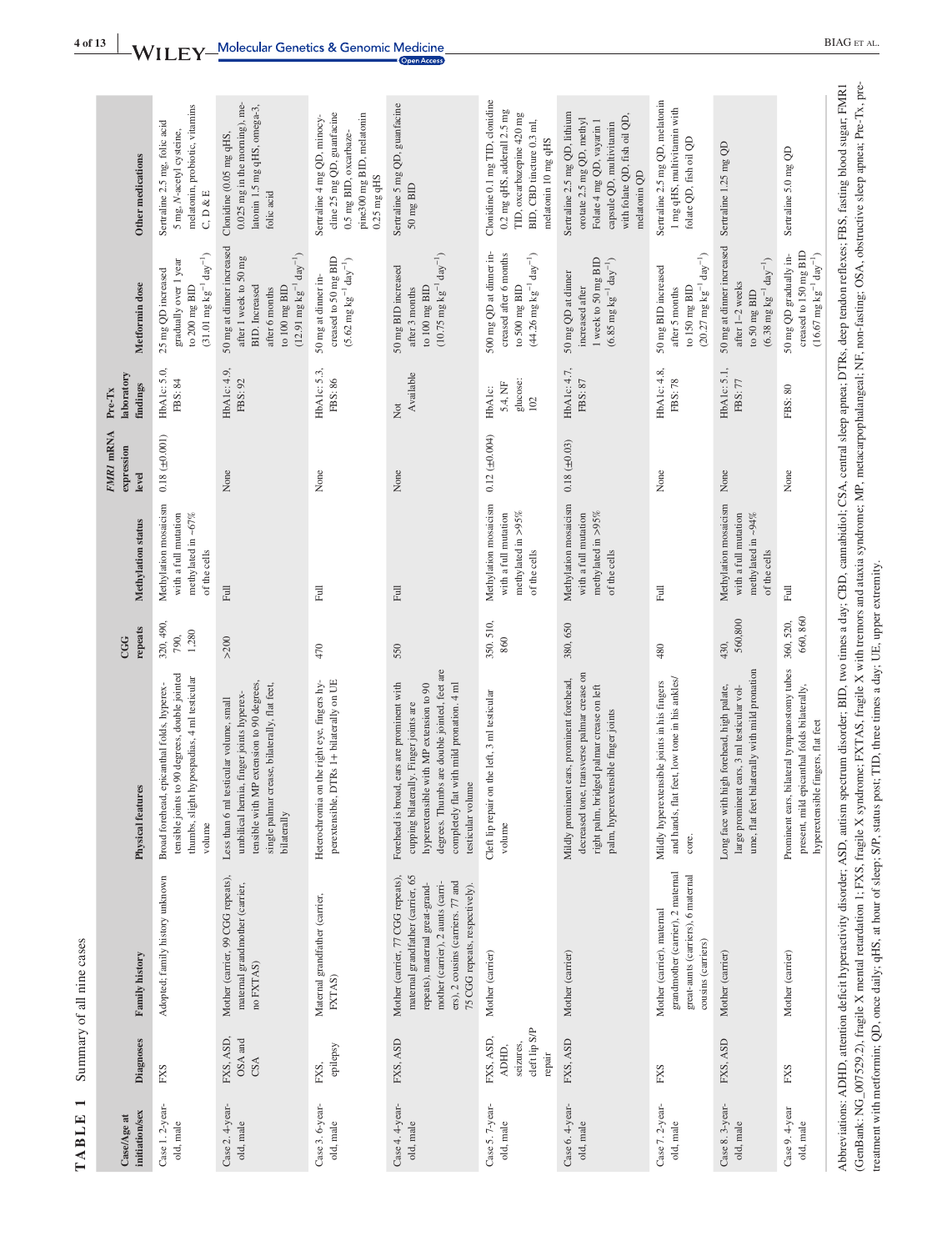| Aberrant Behavior Checklist-Community |              |                          |                          |                  |                 |                 |                |                |                  |                 |                                                                                          |                 |                 |       |                 |                 |                 |                        |
|---------------------------------------|--------------|--------------------------|--------------------------|------------------|-----------------|-----------------|----------------|----------------|------------------|-----------------|------------------------------------------------------------------------------------------|-----------------|-----------------|-------|-----------------|-----------------|-----------------|------------------------|
|                                       | $\bf Case 1$ |                          | Case 2                   |                  | Case 3          |                 | Case 4         |                | Case 5           |                 | Case 6                                                                                   |                 | Case 7          |       | Case 8          |                 | Case 9          |                        |
|                                       |              | Baseline mos.<br>After 4 | Baseline 4 mos. Baseline | After            |                 | After 3<br>mos. |                | After          |                  | After           | Baseline 3 mos. Baseline 7 mos. Baseline 1 mos. Baseline 8 mos. Baseline 7 mos. Baseline | After           |                 | After |                 | <b>After</b>    |                 | 6 mos.<br><b>After</b> |
| ABC-C composite 15<br>score           |              |                          | 109                      | 39               | 29              | $\overline{c}$  | 32             | 28             | 113              | 59              | 22                                                                                       | $\overline{20}$ | 33              | 48    | 67              | 59              | $\mathcal{O}$   | 51                     |
| . Irritability                        |              |                          | 32                       | $\overline{2}$   | $\overline{12}$ | $^{\circ}$      | 4              | $\circ$        | 40               | $\overline{19}$ | 5                                                                                        |                 | $\overline{14}$ | 17    | $\overline{21}$ | 25              | 29              | 22                     |
| II. Lethargy                          |              |                          | $\overline{c}$           |                  |                 |                 | 4              | 3              | 23               | $\overline{c}$  |                                                                                          |                 |                 |       |                 | n               |                 |                        |
| III. Stereotypy                       |              |                          |                          |                  |                 |                 | 4              | 4              | $\overline{10}$  | 5               | 2                                                                                        |                 | 2               |       | Q               | ७               | ⊝               | ∞                      |
| IV. Hyperactivity                     |              |                          | 29                       | $\overline{13}$  | 13              |                 | $\overline{0}$ | $\overline{c}$ | 29               | $\overline{1}$  | $\overline{2}$                                                                           |                 | $\Box$          | 27    | 22              | $\overline{16}$ | $\overline{17}$ | 4                      |
| V. Inappropriate<br>speech            |              |                          | 6                        | $\mathbin{\sim}$ | $\mathcal{C}$   | $\mathcal{C}$   | $\circ$        | 0              | $\circ$          | $\infty$        | 3                                                                                        | ∘               |                 | 2     | 4               | ∘               | 冖               |                        |
| avoidance<br>VI. Social               |              |                          |                          |                  |                 |                 |                | 3              | $\mathrel{\sim}$ |                 |                                                                                          |                 |                 | 0     |                 |                 | 0               |                        |

**EXAMPLE ALL** BIAG ET AL.

remained stable at all doses. He is tolerating his current dose without problems.

#### **3.2** | **Case 2**

Patient 2 is a 6 ‐year, 1 ‐month ‐old boy diagnosed with FXS at the age of 2 years 7 months after parental concern regard ing developmental delays. He was born at term and weighed 3.2 kg. He sat alone at 9 months, walked at 19 months, and fed himself and said his first word at 3 years. Past medical history includes reflux since infancy as well as more than 10 episodes of acute otitis media (OM), prompting place ment of his first set of pressure equalization (PE) tubes at 3 years, 11 months. After a possible seizure at 7 months, patient 2's EEG and MRI were normal; no further seizure ‐ like episodes have occurred since. Once his parents noted loud snoring and brief pauses in breathing, a diagnosis of obstructive and central sleep apnea was made and an ad enoidectomy was performed.

Behaviorally, patient 2 chews on things, babbles to him self, and hand flaps when he is excited or anxious. His eye contact is poor with his peers but better with adults; he is hyperactive and engages in perseverative behavior, such as repetitively pouring liquids.

After diagnosis, patient 2 was evaluated for an individ ualized education program and started school where he is receiving speech, occupational, and physical therapy. At 4 years, he initiated metformin at a dose of 50 mg bid which was gradually increased to 100 mg bid (see Table 1). His pre ‐ and post ‐metformin ABC ‐C scores demonstrate an overall decrease across all measured behaviors (see Table 2). Since starting metformin, he has also made progress in expressive language, specifically in expanding his vocabu lary. Although baseline MSEL testing was not available for comparison, a post ‐treatment MSEL at 58 months yielded age equivalent scores (in months) of 25 for visual reception, 27 for fine motor, 18 for receptive language, and 15 for expressive language, with an ELC of 49. His parents re ported no significant side effects aside from loose stools, which resolved spontaneously within two days of metformin initiation.

#### **3.3** | **Case 3**

Patient 3 is an 8-year, 6-month-old boy with a normal birth history. However, significant developmental delays and hy potonia led to a FXS diagnosis at 18 months. Due to severe anxiety, at 3.5 years he was treated with sertraline, which was beneficial. Attention deficit hyperactivity disorder symptoms emerged at 3 years, and he began guanfacine a year later. The stimulant methylphenidate was introduced at 5 years with beneficial effects on hyperactivity and short attention span. Past medical history includes intermittent exotropia

**TABLE 2**

TABLE 2

Aberrant Behavior Checklist‐Community (ABC‐C)—prior to metformin treatment and after 1–8 months of treatment

Aberrant Behavior Checklist-Community (ABC-C)—prior to metformin treatment and after  $1-8$  months of treatment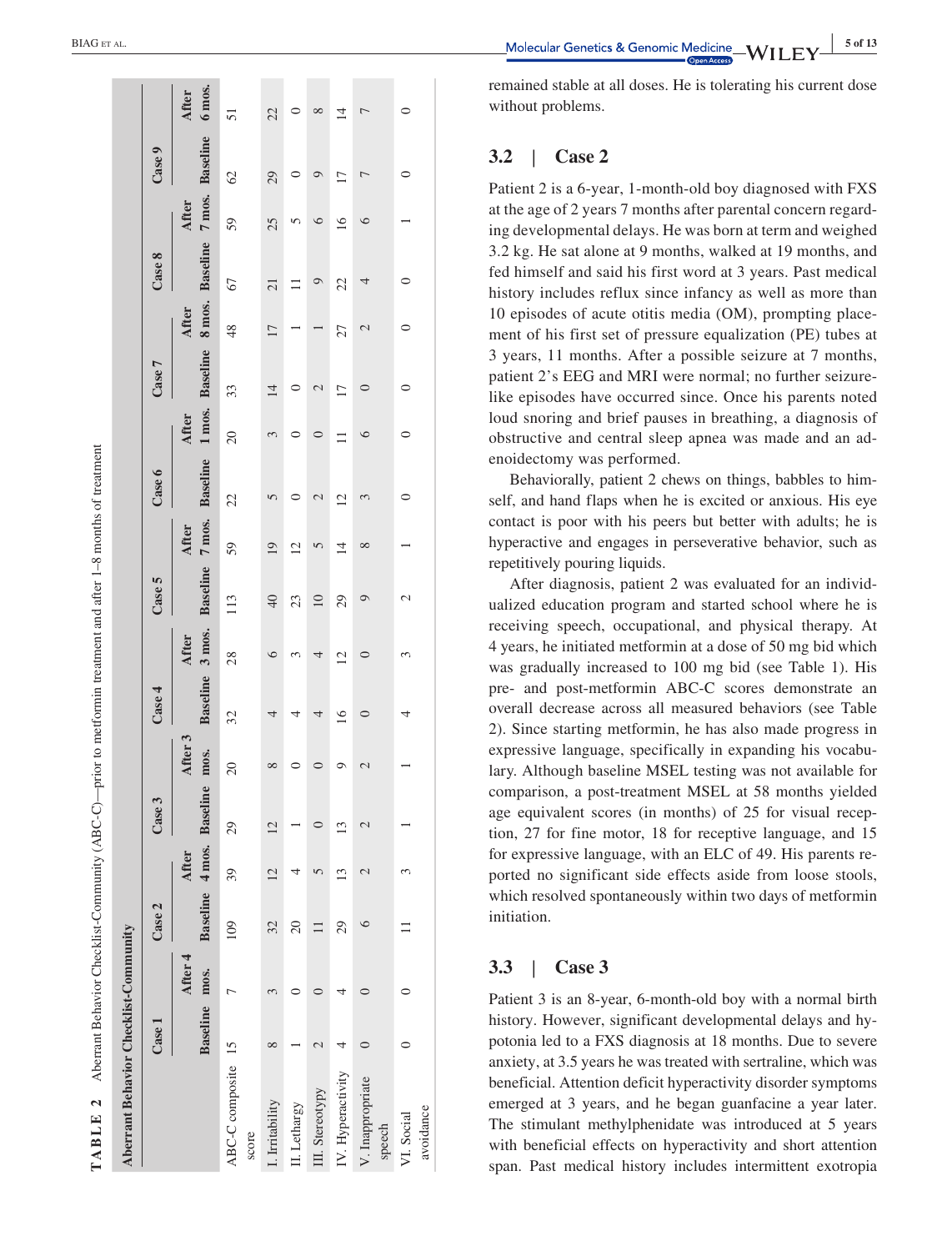**Molecular Genetics & Genomic Medicine** 

and mild astigmatism, two episodes of OM, and occasional constipation. He currently receives physical, occupational, and speech ‐language therapy.

At the age of 6 years, 7 months, patient 3 initiated met formin at a starting dose of 50 mg at dinner and increased to 50 mg bid without any side effects (see Table 1). He experi enced initial improvement in behavior, but after one month he suffered a generalized seizure in the early morning with tonic ‐clonic movements and was taken to the ER. An MRI revealed grey matter heterotopias and a possible cortical ab normality of the posterior cingulate gyrus; furthermore, an EEG showed spike wave discharges that were diffusely dis persed throughout the reading. ER laboratory reports showed a normal glucose. At this time, he was started on oxcarba zepine for treatment of his seizures. Due to the occurrence of a second generalized seizure 1 week later, metformin was discontinued.

Patient 3 exhibited an overall improvement across all measurements on the ABC ‐C before metformin discontinu ation (see Table 2). Likewise, developmental testing shows an overall improvement pre ‐ and post ‐metformin (see Table 3). Within the first month of his treatment with metformin, patient 3's parents reported gains in his language and cogni tion; specifically, his mother noted more complex language, thoughts, and statements from him. One year later, he contin ues on oxcarbazepine without seizures.

#### **3.4** | **Case 4**

Patient 4 is a 6-year-old boy born via emergency C-section due to premature labor at 33 weeks gestation; his mother had partial placental abruption. Developmentally he sat at 6.5 months, crawled at 12 months, walked at 12.5 months, and began speaking at 3 years. Patient 4 exhibits some hand flapping when excited, tactile defensiveness, and anxiety in new situations. Past medical history includes recurrent OM treated with PE tube placement, gastroesophageal reflux disease (GERD), milk intolerance, chronic rhinitis, partial adenoidectomy, and two episodes each of bronchiolitis and croup before 12 months.

Patient 4 began metformin at 4 years, 1 month (see Table 1). His pre ‐treatment MSEL was performed at a chronolog ical age of 39 months and yielded age equivalent scores (in months) of 23 for visual reception, 24 for fine motor, 28 for receptive language, and 14 for expressive language, with an ELC of 54. Follow ‐up testing post ‐treatment was not obtained. Since initiating metformin, his vocabulary has increased from 2 words to about 40 words. His mother notes improvement in gross motor function, particularly proprioception and ability to imitate actions on command. She reports that metformin treatment has "unlocked" him, noting "he now has a general increased connectedness to [family] and others around him that he didn't have before." His creative and independent play

aBaseline testing scores taken from Bayley Scales of Infant and Toddler Development, 3rd edition. bGlobal developmental age was calculated based on the average age equivalents of the Mullen subscales.

<sup>3</sup>Global developmental age was calculated based on the average age equivalents of the Mullen subscales. Baseline testing scores taken from Bayley Scales of Infant and Toddler Development, 3rd edition.

| Developmental testing—Mullen (age equivalent in months)       |                                         |                 |                            |                        |                            |                                  |                            |                                                        |                                                      |                              |                                              |                                |
|---------------------------------------------------------------|-----------------------------------------|-----------------|----------------------------|------------------------|----------------------------|----------------------------------|----------------------------|--------------------------------------------------------|------------------------------------------------------|------------------------------|----------------------------------------------|--------------------------------|
|                                                               | Case 1                                  |                 | Case 3                     |                        | Case 6                     |                                  | Case 7                     |                                                        | Case 8                                               |                              | Case 9                                       |                                |
|                                                               | <b>Baseline</b> <sup>a</sup><br>22 mos. | Post 30<br>mos. | <b>Baseline</b><br>63 mos. | Post 89                | <b>Baseline</b><br>34 mos. | Post 47                          | <b>Baseline 23</b><br>mos. |                                                        | Baseline 46 Post 53                                  |                              | <b>Baseline</b>                              | Post 50                        |
| Visual reception                                              | Ź                                       | 27              | $\overline{\mathrm{30}}$   | mos.<br>40<br>23<br>36 |                            | <b>mos.</b><br>49 30 36 29 51.75 |                            | Post 31 mos.<br>25<br>21<br>17<br>17<br>14<br>54<br>54 | mos.<br>50<br>50<br>51<br>31<br>51<br>53<br>51<br>25 | <b>mos.</b><br>52 53 62 53.5 | <b>30 mos.</b><br>18<br>21 24 24 25<br>21.25 | mos.<br>29 27 37 38 48 5 34.25 |
| Fine motor                                                    | $\epsilon$                              | ಸ               | $\overline{20}$            |                        |                            |                                  | $\frac{15}{18}$            |                                                        |                                                      |                              |                                              |                                |
| Receptive language                                            |                                         | 27              | 36                         |                        | 38 29 21 21                |                                  | $\overline{10}$            |                                                        |                                                      |                              |                                              |                                |
| Expressive language                                           | $\circ$                                 | $\overline{17}$ | 42                         | 53                     |                            |                                  |                            |                                                        |                                                      |                              |                                              |                                |
| Early learning Composite                                      | 75                                      | 70              | 52                         | 55                     |                            |                                  | $7\frac{54}{12.5}$         |                                                        |                                                      |                              |                                              |                                |
| Global development age<br>scoreb                              | UTG                                     | 23              | 32                         | 38                     | 30                         |                                  |                            |                                                        |                                                      |                              |                                              |                                |
| Abbreviations: NA, not administered; UTG, unable to generate. |                                         |                 |                            |                        |                            |                                  |                            |                                                        |                                                      |                              |                                              |                                |

Mullen Scales of Early Learning (MSEL)—prior to metformin treatment and after 7-26 months of treatment **TABLE 3** Mullen Scales of Early Learning (MSEL)—prior to metformin treatment and after 7–26 months of treatment  $\ddot{\bm{5}}$ TABLE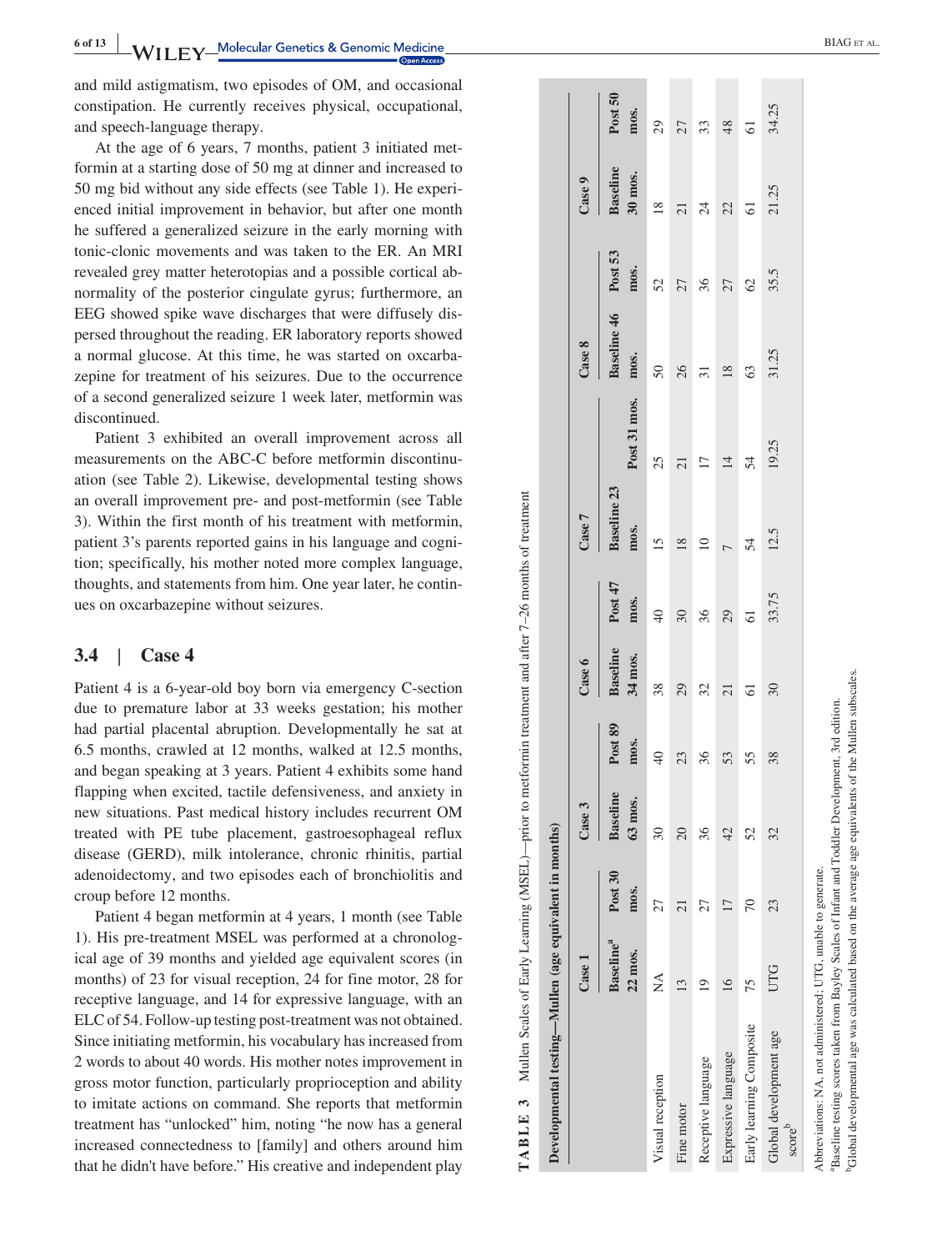have soared, and he is now initiating play with his brother and dogs. Mother attributes these gains to metformin because of minimal to no therapy since initiation, aside from continuing to attend his ongoing applied behavior analysis (ABA) sessions.

Patient 4's only reported side effect is increased verbalization of frustration when he does not get his way. Indeed, on the ABC‐C, he exhibited a slight increase in irritability but an overall decrease across all other behaviors except stereotypy, which remained constant (see Table 2).

# **3.5** | **Case 5**

Patient 5 is an 9‐year, 3‐month‐old boy who was diagnosed at 2 years with FXS. Mother had a normal pregnancy until 41 weeks when an emergency C‐section was performed for fetal distress. At 3 months, patient 5 underwent surgery for the repair of cleft lip and recovered well. He crawled at 10 months, walked at 18 months, and spoke a few words at 2 years; however, emergence of more words was delayed until approximately 5 years, with phrasing at 6 years. Due to recurrent OM, PE tubes were placed at 2 years and again at 4 years. He has also been diagnosed with autism spectrum disorder (ASD).

At 5 years old he was found seizing in his bedroom with a grand mal seizure. For several days afterwards, he was less verbal and off balance but he gradually recovered. An MRI at the time showed mildly dilated ventricles with a somewhat thin corpus callosum, and an EEG demonstrated right‐sided slowing and spike wave discharges. He began levetiracetam but discontinued due to increased aggression and other behavioral problems and instead started oxcarbazepine. On oxcarbazepine, patient 5 continued to have staring spells that were often associated with projectile emesis and falling to the ground; these partial motor seizures occurred once or twice a week.

Behaviorally, patient 5 was very aggressive, hitting his parents and his grandparents. He had echolalia and sensitivity to noises and touch, and he engaged in both hand flapping and hand biting. Overall, he was very hyperactive, perseverative, and anxious.

At 7 years, patient 5 started metformin at a dose of 500 mg at dinner and increased to 500 mg bid a few months later (see Table 1). His pre‐treatment MSEL was performed at a chronological age of 93 months and yielded age equivalent scores (in months) of 27 for visual reception, 20 for fine motor, 23 for receptive language, and 18 for expressive language, with an ELC of 49. Follow‐up testing post‐treatment was not yet obtained. Since initiation of metformin, he has not experienced any seizures or seizure‐like symptoms. He is now able to eat at normal frequencies rather than continuously throughout the day. Behaviorally, his parents report improvement in irritability, hyperactivity, anxiety, tantrums, and aggression. His communication has also improved to the extent that he is now able to engage in a two-way conversation with multiple exchanges. Previously, his mother had constant complaints from school teachers about his behavior, but after metformin initiation she has received consistently positive feedback. The only side effect he has experienced is intermittent loose stools.

# **3.6** | **Case 6**

Patient 6 is a 5‐year, 4‐month‐old boy born via C‐section due to breech presentation at 35 weeks and weighing 2.6 kg. He had mild jaundice and was treated with phototherapy for 12 hr before being discharged 4 days later. Past medical history includes reflux treated with omeprazole in the first year. He sat at 9 months, never crawled, and walked at 15 months. He said his first words at 24 months and when seen pre‐treatment at 34 months he could combine 2 words (see Table 3). At 47 months, he was diagnosed with ASD.

Patient 6's behavior at 34 months included excessive chewing, shyness, perseveration, hyperactivity, and a short attention span. He had mild sleeping problems and occasional tantrums but was not aggressive. Ongoing interventions included ABA, speech and language, in home, and physical therapy.

Patient 6 was started on metformin at an initial dose of 50 mg at dinner and then increased to bid after 1 week (see Table 1). Although his initial response to metformin was positive (see Table 2), after 4 months increased hyperactivity and anxiety, decreased attention, and language regression were observed. Metformin was discontinued and the aforementioned problems subsequently resolved.

# **3.7** | **Case 7**

Patient 7 is a 3‐year, 11‐month‐old boy diagnosed with FXS at 16 months due to delayed communication milestones and a positive family history (see Table 1). He was born at term via normal spontaneous delivery without complications and weighed 4.6 kg. He sat independently at 6 months, took his first steps at 14.5 months, and said his first word at 15 months. At 15 months a diagnosis of Global Developmental Delay was made. At 20 months patient 7 was started on sertraline, and parents observed some improvement in self‐regulation and a reduction in separation anxiety (see Table 1).

Behaviorally, patient 7 is a social child who arm‐flaps when excited. He experiences mild to moderate separation and performance anxiety. He has significant verbal and nonverbal communication delays and difficulty with imitation. Prior to metformin initiation, he could express himself using 3–5 verbal words and 15 signs, and he stacked approximately 3–4 blocks.

At 26 months patient 7 started taking 50 mg of metformin bid, and over the following 5 months his dose was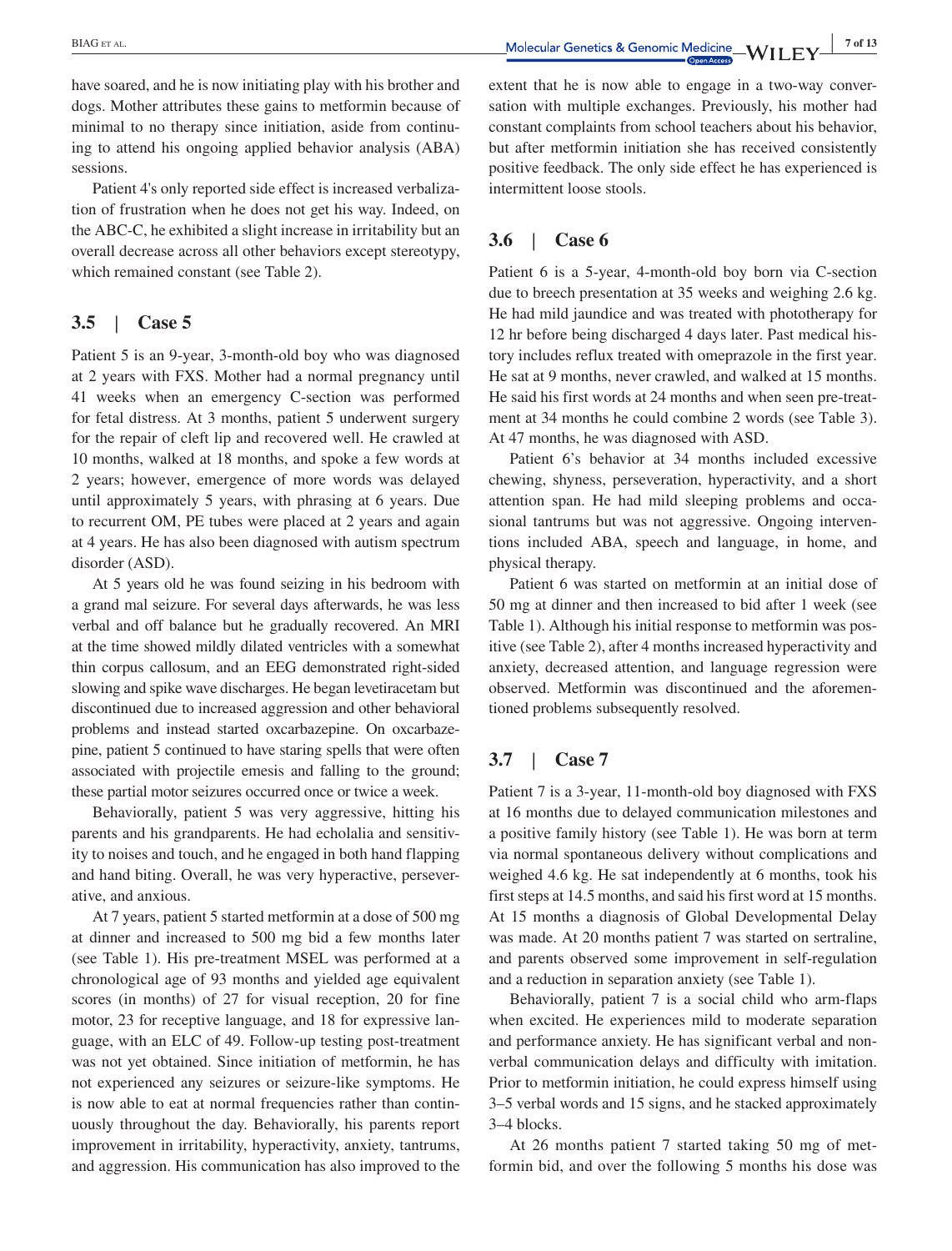8 of 13 **WII FY** Molecular Genetics & Genomic Medicine **CONSIDERING ET AL.** 

gradually increased up to 150 mg bid. Over time he has shown dose‐dependent improvement across multiple areas of development, including language acquisition (see Table 3). Six months after initiation, he demonstrated use of 30 verbal words and 25–30 signs, including some combinations of 2–3 words and signs together. His therapists have noted improvements in his sustained attention, listening, focus, ability to imitate, and the speed with which he learns new words and signs. He is now stacking interlocking blocks greater than 15, and his family reports increased engagement in pretend play. He more regularly performs self-help activities and daily tasks, such as dressing himself, picking up toys, throwing away trash, putting his dirty clothes in the hamper, and independently washing his hands. Behaviorally, his family has noted a significant increase in hyperactivity and impulsivity over the last four months, the former of which is reflected in his ABC‐C composite scores (see Table 2).

Overall, patient 7 tolerated all metformin dose increases fairly well. Besides the increase in hyperactivity and impulsivity, his only side effect was an increase in frequency of nightly awakenings upon initiation and with each subsequent increase in dose, but sleep returned to normal within 2 weeks each time.

# **3.8** | **Case 8**

Patient 8 is a 5‐year, 7‐month‐old who boy was diagnosed with FXS at 22 months. His mother had a normal pregnancy, but delivery via C‐section was delayed 1 week due to lack of progression. At birth he weighed 3.8 kg and was tongue‐tied; his tongue was clipped the next day without sequelae. He sat independently at 6 months, crawled at 8 months, and walked independently at 9 months. Significant language delay and behaviors such as hand flapping, poor eye contact, and tactile defensiveness prompted evaluation and ASD was diagnosed at 18 months. He subsequently enrolled in an early intervention preschool with expertise in ASD, speech and language therapy, and occupational therapy. He had reflux as an infant with significant vomiting and poor weight gain but since stabilizing on a paleo diet, he has had less reflux but still suffers occasional diet‐related constipation. He was started on sertraline at 25 months with a positive response (see Table 1).

On examination at 3 years, he was hyperactive and impulsive, demonstrating poor eye contact. He could only verbalize single words such as "bye‐bye" or 2‐word combinations such as "big dog" or "black dog" (see Table 3). His mother reported that he would play chase games with other children but would not socially interact with them.

At 46 months he started on metformin at 50 mg at dinner and increased to 50 mg bid after a few weeks; he tolerated the dose increase well. Initially, he had some soft stools but no diarrhea. He is no longer aggressive, although he continues to have poor eye contact, hand flapping, and biting. Since metformin initiation, he has been eating more and maintains a healthy weight. He exhibited an overall decrease across all measurements on the ABC‐C (see Table 2) and no cognitive decline on follow‐up developmental testing (see Table 3).

# **3.9** | **Case 9**

Patient 9 is a 5‐year, 3‐month‐old boy born at term via C‐section after a pregnancy complicated by gestational diabetes. His developmental milestones included sitting at 8 months, crawling at 13 months, and walking at 16 months. He was diagnosed with FXS at 26 months of age and started on sertraline with a positive response in language development (see Table 1). Behaviorally, patient 9 hand flaps when excited and occasionally bites his fingers. He is social, making good eye contact, and often complimenting others and asking questions. He can be inattentive and hyperactive at times. He exhibits tantrums, irritability, and aggression (sometimes hitting and pushing people or objects). Past medical history includes seasonal eczema and three episodes of OM with PE tubes placed at 2 years, which led to a dramatic improvement in his language. However, by 3 years his mother noticed an increase in dysfluency and stuttering.

He began metformin at 4 years, initially taking 50 mg at dinner and gradually increasing to 150 mg bid. Since initiation, he has exhibited improved language development: increased vocabulary and he now uses full sentences and carries out reciprocal conversations. His mother reports that he more frequently attempts and succeeds at problem solving without looking to others for help. Furthermore, he has made progress in his social development and is more regularly seeking interactions with his peers for longer periods of time. He has experienced some loose stools and occasionally complains of stomach aches, but he continues to have a good appetite and overall tolerates metformin well.

Patient 9's follow‐up developmental testing reflects improvement across all areas but most notably expressive language (see Table 3). His ABC‐C showed a decrease across all subscales except for inappropriate speech and social avoidance, which remained static (Table 2).

# **3.10** | **Statistical results**

Statistical analysis on the ABC‐C pre‐ and post‐treatment for all nine cases yielded a statistically significant  $(p < .05)$ improvement in two of the six factors: lethargy and stereotypy (Table 5). These findings differentiate this cohort from others in previous observational studies that saw an increase in these two factors over time (Hustyi, Hall, Jo, Lightbody, & Reiss, 2014). Analyses on the Mullen results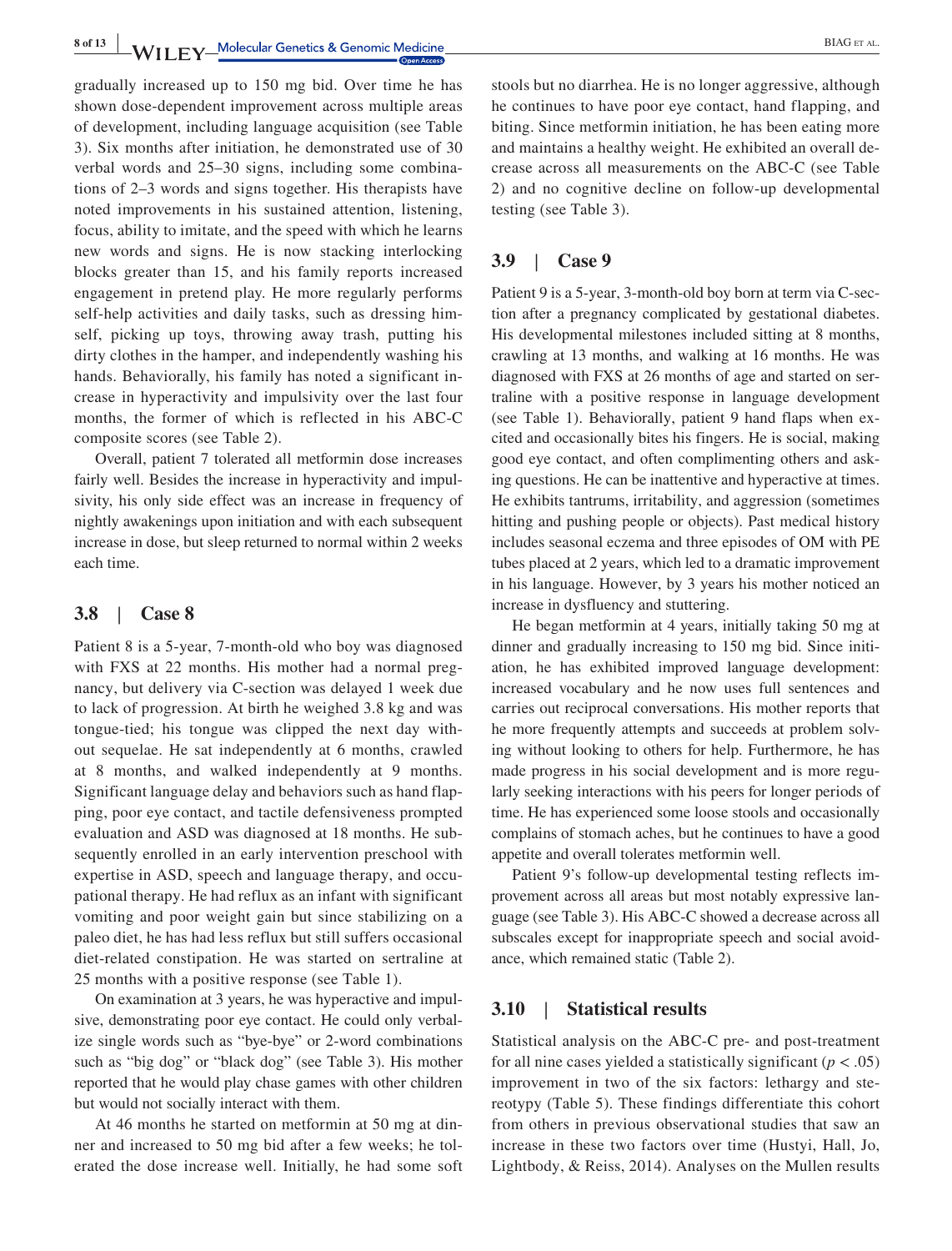were performed for at least five of the nine cases; *p*-values ( $p < .05$ ) suggest a statistically significant effect in all subscales and the global developmental age. Additionally, for all patients with both pre- and post-treatment developmental testing data available, mean linear slope trajectories were calculated (Table 4). Among the MSEL subscales, the rate of growth for receptive and expressive language—0.56 and 0.77, respectively, exceeded previously published literature estimating a rate of growth with 0.48 in this population (Bailey Jr. et al., 1998); in a larger sample size, this finding might indicate accelerated gains that could be attributable to metformin, but given the small sample size and noncontrolled nature of the treatment, no definitive conclusions can be drawn except that no regression was observed.

# **4** | **DISCUSSION**

In this study, we describe nine cases of young children with FXS between the ages of 2–7 years who were treated clinically with metformin with beneficial effects in language and some areas of aberrant behavior as measured by the ABC‐C, developmental testing, and parent reports (Tables 2 and 3). As is common in this population, all children described in this report were receiving interventions in the community or at school, including speech and language therapy, physical and occupational therapy, and special education support. Those with ASD were also receiving ABA.

In comparison to typically developing children (TDC), those with FXS have a significantly lower rate of development; because of this, their IQ is found to decrease over time (Wright-Talamante et al., 1996). This observation can be attributed to the lack of FMRP, which is essential for synaptic plasticity and cognitive development. Those with FXS have significant deficits in abstract reasoning and higher symbolic language skills so the IQ decline increases in later childhood and adolescence; they neither lose skills nor regress but fall further behind TDC over time (Bailey Jr. et al., 1998; Hagerman et al., 1989;

**TABLE 4** Statistical Analysis of Mullen Scales of Early Learning

Hodapp et al., 1990; Lachiewicz, Gullion, Spiridigliozzi, & Aylsworth, 1987; Roberts et al., 2009). Although babies with FXS are usually quiet in the first year of life, behavioral problems including irritability, hyperactivity, and tantrums emerge in the second and third years of life, and sleep disturbances are common (Roberts, McCary, Shinkareva, & Bailey, 2016). Language is expected to improve somewhat in the early years even in those with FXS who have not received pharmacological or nonpharmacological intervention, but approximately 10% of children with FXS remain nonverbal by age 7 (Komesidou, Brady, Fleming, Esplund, & Warren, 2017).

Treatment of children younger than 6 years of age has the potential of improving brain development in the absence of FMRP by reversing the upregulation of the mTORC1 and MEK‐ERK pathways and lowering the elevated *MMP9* levels that are deleterious to synaptic development in FXS. Cognitive impairment is universally seen in males with the methylated full mutation due to the complete lack of FMRP. Counteracting the negative effects due to the lack of FMRP early in development has the potential to reverse the protein upregulation seen early on in FXS and prevent cognitive deficits before they are entrenched.

The parents of the children in this report were positive overall about metformin treatment; while there is a possibility that these impressions were due to a placebo response, per parent account there was demonstrated improvement in language acquisition rate and practical expressive ability. Parents noted gains not only in verbal and nonverbal communication but also in problem solving, motor abilities, and daily living skills. Behaviorally, tantrums and aggression were generally decreased, and improvement was observed in overall aberrant behavior as measured by the ABC‐C pre‐ and post‐treatment. The clinical treatment of the children in this report is not dissimilar to an open label treatment, and therefore bias can be introduced since the caregivers know that their child is being treated with a medication considered to be a potential targeted treatment for FXS. Informant based questionnaires, such as the ABC‐C, can introduce such bias and recall effects. A potential possibility for the improvement in

| <b>Mullen subscale</b>                  | Pre-metformin <sup>a</sup> | Post-metformin <sup>a</sup> | Slope <sup>a,b</sup> | $p$ -value $\ddot{\ }$ |
|-----------------------------------------|----------------------------|-----------------------------|----------------------|------------------------|
| Visual reception <sup>c</sup>           | $30(18-38)$                | $40(29-40)$                 | 0.52                 | .04                    |
| Fine motor                              | $20(18-26)$                | $25(21-27)$                 | 0.34                 | .02                    |
| Receptive language                      | $27(19-32)$                | $34(27-36)$                 | 0.56                 | .03                    |
| Expressive language                     | $19(16-22)$                | $28(17-48)$                 | 0.77                 | .02                    |
| Early learning composite score          | $61(54-63)$                | $61(55-62)$                 | <b>NA</b>            | .5                     |
| Global developmental age <sup>c,d</sup> | $30(21.2 - 31.2)$          | $34.2(33.7-35.5)$           | 0.52                 | .04                    |

<sup>a</sup> All values measured in median and interquartile range.<br><sup>b</sup>Rate of Growth

<sup>b</sup>Rate of Growth.

<sup>c</sup>Analysis with *n* = 5, all others were calculated with *n* = 6.  $\frac{d}{dx}$  doubled developmental are was calculated based on the ave

<sup>d</sup>Global developmental age was calculated based on the average age equivalents of the Mullen subscales.

\*A pre-specified significance level of  $p < .05$  was assumed.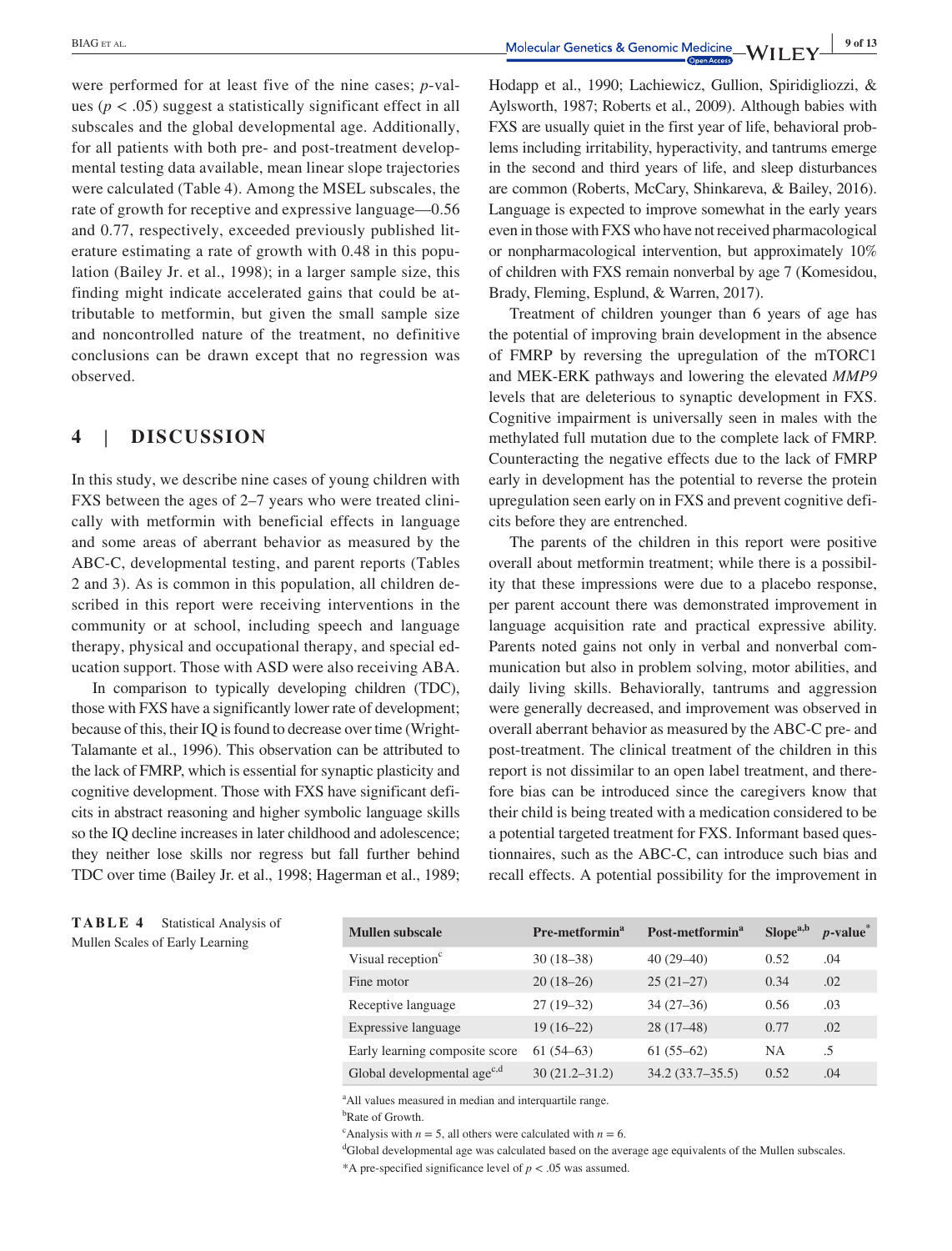**10 of 13 <sup>|</sup>** BIAG ET AL.

scores is that increases in adaptive behavior with time along with the natural course of development may be responsible in part for decreases (or the perception thereof) in aberrant behavior; likewise, caregivers could be habituating to the severity of their child's behavior over time. Despite this, a longitudinal study with 124 children and adolescents with FXS demonstrated a significant decrease in hyperactivity and irritability over time (Hustyi et al., 2014). Not all children demonstrated an improvement on metformin. One patient (Case 7) had an increase in hyperactivity several months after metformin initiation, though this behavioral observation improved after discontinuation of treatment, it may also be unrelated since increased hyperactivity is expected in the developmental course of FXS in the early years of life (Grefer, Flory, Cornish, Hatton, & Roberts, 2016).

Seizures are experienced by approximately 14% of male and 6% of female children with FXS and is often associated with a diagnosis of ASD. Seizures are more often partial, although generalized tonic‐clonic seizures may occur. Common age of seizure onset is in young and mid‐childhood (Berry‐ Kravis et al., 2010). After one month on metformin, patient 3 experienced a seizure and despite subsequent initiation of the anticonvulsant oxcarbazepine, within 1 week a second episode occurred. Patient 3's MRI after the first episode revealed grey matter heterotopias, which have been previously reported in FXS (Moro et al., 2006) and likely constitute the cause of the seizures. Metformin was discontinued at the discretion of the attending physician; however, the only recognized association of metformin with the presentation of seizures and other neurological symptoms has been reported in those with vitamin B12 deficiency (Lee, Chang, Wu, Weng, & Chen, 2005; Naha, Dasari, Vivek, & Prabhu, 2012) that can be occasionally seen after treatment for more than 4 months (Langan & Goodbred, 2017). Patient 3's complete blood count, comprehensive metabolic panel including blood glucose, and urinalysis results were unremarkable at baseline and at time of hospital discharge after the first episode of a seizure. Furthermore, no drug interaction is known to exist between metformin and oxcarbazepine.

Contrary to what was seen in patient 3, metformin has been reported as exhibiting beneficial effects in epilepsy such as decreasing seizure susceptibility, reducing seizure number and length, suppressing progression of seizures and ameliorating learning and memory impairments (Gantois et al., 2018; Mehrabi et al., 2018; Yang et al., 2017; Zhao et al., 2014). Metformin is also known to improve seizures in the mouse model of FXS (Gantois et al., 2017). Indeed, in one patient (Case 5) the partial motor seizures were improved with metformin. The most commonly reported side effect of treatment was self‐limited loose stools after initiation or subsequent dose increases. Thus, it is necessary to start at a low dose and increase dosage gradually until a maximum tolerated dose is reached. While the nine patients presented in this report demonstrate relative safety, further studies regarding safety are warranted. Close monitoring is recommended to detect any adverse behavioral changes that may accompany dose modification so that treatment can be discontinued if needed. In addition, further studies of young children treated with metformin should include careful monitoring for possible seizures and hyperarousal.

The results of this preliminary clinical treatment of children with FXS 2–7 years old indicate the potential of metformin as a targeted treatment for young patients with FXS as data suggests language and cognitive benefits with no regression.

# **5** | **LIMITATIONS**

Even though certain p-values may suggest statistical significance, it is important to address the limitations of our preliminary data. The material presented here are several clinical case reports, not an open‐label study, hence no specified protocol is used. This cohort was treated clinically so there is variability in the time points for data collection; therefore, it is difficult to differentiate between the influence of time on the effects of metformin seen and the natural developmental progression of each patient. The small number of patients is a limitation in terms of statistical analyses; the presented statistical values could be the result of a large random error. Therefore, interpretation of the results as definitively providing evidence of an effect when  $p < .05$ , or a lack thereof when  $p > 0.05$ , is not possible. While there are limitations to the conclusions which can be drawn from the data, there were positive effects seen while the patients were treated with metformin. Likewise, our findings support a biologically plausible hypothesis based on previous work by Gantois and colleagues (Gantois et al., 2017) where metformin was shown to improve outcomes among the *FMR1* KO mouse model of FXS. Our preliminary data, although promising, suggests that only a controlled trial of metformin in young

| TABLE 5             | <b>Statistical Analysis for Aberrant Behavior</b> |  |
|---------------------|---------------------------------------------------|--|
| Checklist-Community |                                                   |  |

|                  |             | ABC-C domain Pre-metformin <sup>a</sup> Post-metformin <sup>a</sup> | $p$ -value <sup>*</sup> |
|------------------|-------------|---------------------------------------------------------------------|-------------------------|
| Irritability     | $14(8-29)$  | $12(6-19)$                                                          | $\cdot$ 1               |
| Lethargy         | $1(0-11)$   | $1(0-4)$                                                            | .04                     |
| Stereotypy       | $4(2-9)$    | $4(0-5)$                                                            | .01                     |
| Hyperactivity    | $17(13-22)$ | $13(11-14)$                                                         | .07                     |
| Speech           | $3(0-6)$    | $2(2-6)$                                                            | .6                      |
| Social avoidance | $0(0-2)$    | $1(0-1)$                                                            | $\mathcal{L}$           |
| Composite score  | $33(29-67)$ | $39(20 - 51)$                                                       | .06                     |

*Note:* All calculations were done with an  $n = 9$ .

<sup>a</sup>All values measured in median and interquartile range.

\*A pre-specified significance level of  $p < .05$ . was assumed.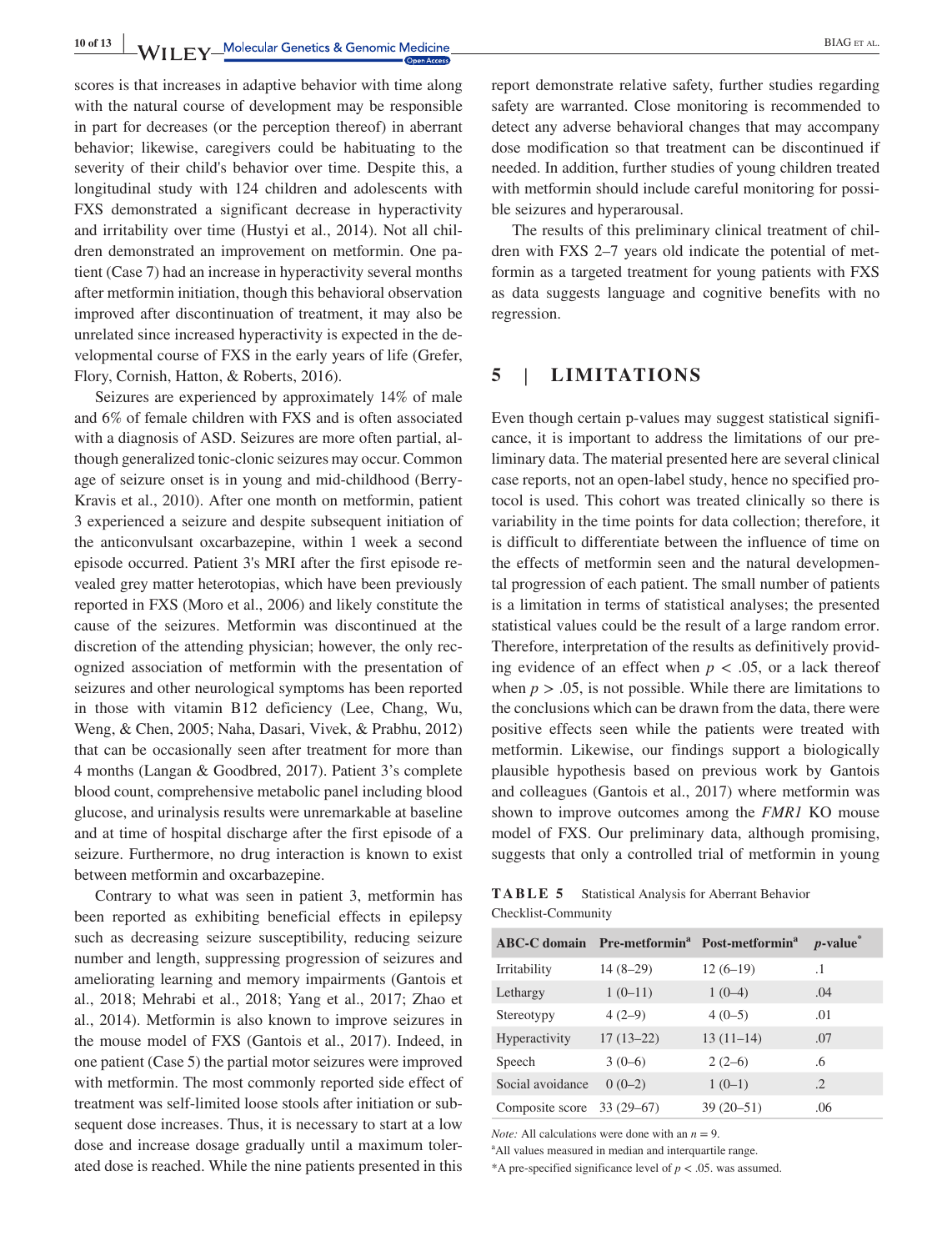children (two and older) with FXS can ascertain the influence of the treatment in this population (Table 5).

#### **ACKNOWLEDGMENTS**

This research was partially supported by the Azrieli Foundation, the MIND Institute Intellectual and Developmental Disabilities Research Center (grant U54 HD079125), the National Center for Advancing Translational Sciences and National Institutes of Health (grant UL1 TR001860) and the Department of Health and Human Services Administration for Children and Families (grant 90DD05069). The authors thank Jane Roberts, PhD, for her invaluable comments on the manuscript.

### **CONFLICTS OF INTEREST**

RJH has received funding from Zynerba, Ovid and the Azrieli Foundation for carrying out treatment studies in patients with fragile X syndrome. She has also consulted with Fulcrum, and Zynerba regarding treatment studies in the same population. FT received funds from Asuragen, Inc, Roche and Zynerba. The other authors declare no conflicts of interest.

### **DATA AVAILABILITY STATEMENT**

The data that support the findings of this study are available from the corresponding author upon reasonable request.

#### **ORCID**

*Hazel Maridith B. Biag* **b** [https://orcid.](https://orcid.org/0000-0003-1786-5847) [org/0000-0003-1786-5847](https://orcid.org/0000-0003-1786-5847)

*Maria Jimena Salcedo-Arellano* ▶ [https://orcid.](https://orcid.org/0000-0002-2412-9146) [org/0000-0002-2412-9146](https://orcid.org/0000-0002-2412-9146)

*Ramiro Manzano*-*Nunez* **D** [https://orcid.](https://orcid.org/0000-0001-7444-9634) [org/0000-0001-7444-9634](https://orcid.org/0000-0001-7444-9634)

*Andrea Schneider* [https://orcid.](https://orcid.org/0000-0002-4674-7244) [org/0000-0002-4674-7244](https://orcid.org/0000-0002-4674-7244)

*Randi J. Hagerman* **[https://orcid.](https://orcid.org/0000-0001-5029-8448)** [org/0000-0001-5029-8448](https://orcid.org/0000-0001-5029-8448)

# **REFERENCES**

- AlOlaby, R. R., Sweha, S. R., Silva, M., Durbin‐Johnson, B., Yrigollen, C. M., Pretto, D., … Tassone, F. (2017). Molecular biomarkers predictive of sertraline treatment response in young children with fragile X syndrome. *Brain and Development*, *39*(6), 483–492. [https://](https://doi.org/10.1016/j.braindev.2017.01.012) [doi.org/10.1016/j.braindev.2017.01.012](https://doi.org/10.1016/j.braindev.2017.01.012)
- Anagnostou, E., Aman, M. G., Handen, B. L., Sanders, K. B., Shui, A., Holloway, J. A., … Veenstra‐VanderWeele J. (2016). Metformin for treatment of overweight induced by atypical antipsychotic

medication in young people with autism spectrum disorder: A randomized clinical trial. *JAMA Psychiatry*, *73*(9), 928–937. [https://](https://doi.org/10.1001/jamapsychiatry.2016.1232) [doi.org/10.1001/jamapsychiatry.2016.1232](https://doi.org/10.1001/jamapsychiatry.2016.1232)

- Bailey, D. B., Cody Hazlett, H., Roberts, J. E., & Wheeler, A. C. (2011). Early development in fragile X syndrome: Implications for developmental screening. *International Review of Research in Developmental Disabilities*, *40*, 75–108. [https://doi.org/10.1016/](https://doi.org/10.1016/b978-0-12-374478-4.00004-6) [b978-0-12-374478-4.00004-6](https://doi.org/10.1016/b978-0-12-374478-4.00004-6)
- Bailey, D. Jr, Hatton, D., & Skinner, M. (1998). Early developmental trajectories of males with fragile X syndrome. *American Journal on Mental Retardation*, *103*(1), 29–39. [https://doi.org/10.1352/0895-80](https://doi.org/10.1352/0895-8017(1998)103%3C0029:EDTOMW%3E2.0.CO;2) [17\(1998\)103<0029:EDTOMW>2.0.CO;2](https://doi.org/10.1352/0895-8017(1998)103%3C0029:EDTOMW%3E2.0.CO;2)
- Bayley, N. (2006). *Bayley scales of infant and toddler development– Third edition*. San Antonio, TX: Harcourt Assessment.
- Berry‐Kravis, E., Hagerman, R., Visootsak, J., Budimirovic, D., Kaufmann, W. E., Cherubini, M., … Carpenter, R. L. (2017). Arbaclofen in fragile X syndrome: Results of phase 3 trials. *Journal of Neurodevelopmental Disorders*, *9*, 3. [https://doi.org/10.1186/](https://doi.org/10.1186/s11689-016-9181-6) [s11689-016-9181-6](https://doi.org/10.1186/s11689-016-9181-6)
- Berry‐Kravis, E., Raspa, M., Loggin‐Hester, L., Bishop, E., Holiday, D., & Bailey, D. B. (2010). Seizures in fragile X syndrome: Characteristics and comorbid diagnoses. *American Journal on Intellectual and Developmental Disabilities*, *115*(6), 461–472. [https](https://doi.org/10.1352/1944-7558-115.6.461) [://doi.org/10.1352/1944-7558-115.6.461](https://doi.org/10.1352/1944-7558-115.6.461)
- Bilousova, T. V., Dansie, L., Ngo, M., Aye, J., Charles, J. R., Ethell, D. W., & Ethell, I. M. (2009). Minocycline promotes dendritic spine maturation and improves behavioural performance in the fragile X mouse model. *Journal of Medical Genetics*, *46*(2), 94–102. [https://](https://doi.org/10.1136/jmg.2008.061796) [doi.org/10.1136/jmg.2008.061796](https://doi.org/10.1136/jmg.2008.061796)
- Bodmer, M., Meier, C., Krahenbuhl, S., Jick, S. S., & Meier, C. R. (2008). Metformin, sulfonylureas, or other antidiabetes drugs and the risk of lactic acidosis or hypoglycemia: A nested case‐control analysis. *Diabetes Care*, *31*(11), 2086–2091. [https://doi.org/10.2337/](https://doi.org/10.2337/dc08-1171) [dc08-1171](https://doi.org/10.2337/dc08-1171)
- Bolen, S., Feldman, L., Vassy, J., Wilson, L., Yeh, H. C., Marinopoulos, S., … Brancati, F. L. (2007). Systematic review: Comparative effectiveness and safety of oral medications for type 2 diabetes mellitus. *Annals of Internal Medicine*, *147*(6), 386–399. [https://doi.](https://doi.org/10.7326/0003-4819-147-6-200709180-00178) [org/10.7326/0003-4819-147-6-200709180-00178](https://doi.org/10.7326/0003-4819-147-6-200709180-00178)
- Dy, A. B. C., Tassone, F., Eldeeb, M., Salcedo‐Arellano, M. J., Tartaglia, N., & Hagerman, R. (2018). Metformin as targeted treatment in fragile X syndrome. *Clinical Genetics*, *93*(2), 216–222. [https://doi.](https://doi.org/10.1111/cge.13039) [org/10.1111/cge.13039](https://doi.org/10.1111/cge.13039)
- Dziembowska, M., & Wlodarczyk, J. (2012). MMP9: A novel function in synaptic plasticity. *International Journal of Biochemistry & Cell Biology*, *44*(5), 709–713. [https://doi.org/10.1016/j.](https://doi.org/10.1016/j.biocel.2012.01.023) [biocel.2012.01.023](https://doi.org/10.1016/j.biocel.2012.01.023)
- Esfahanian, N., Shakiba, Y., Nikbin, B., Soraya, H., Maleki‐Dizaji, N., Ghazi‐Khansari, M., & Garjani, A. (2012). Effect of metformin on the proliferation, migration, and MMP‐2 and ‐9 expression of human umbilical vein endothelial cells. *Mol Med Rep*, *5*(4), 1068– 1074.<https://doi.org/10.3892/mmr.2012.753>
- Farmer, C., Golden, C., & Thurm, A. (2016). Concurrent validity of the differential ability scales, second edition with the Mullen scales of early learning in young children with and without neurodevelopmental disorders. *Child Neuropsychology*, *22*(5), 556–569. [https://](https://doi.org/10.1080/09297049.2015.1020775) [doi.org/10.1080/09297049.2015.1020775](https://doi.org/10.1080/09297049.2015.1020775)
- Gantois, I., Khoutorsky, A., Popic, J., Aguilar‐Valles, A., Freemantle, E., Cao, R., … Sonenberg, N. (2017). Metformin ameliorates core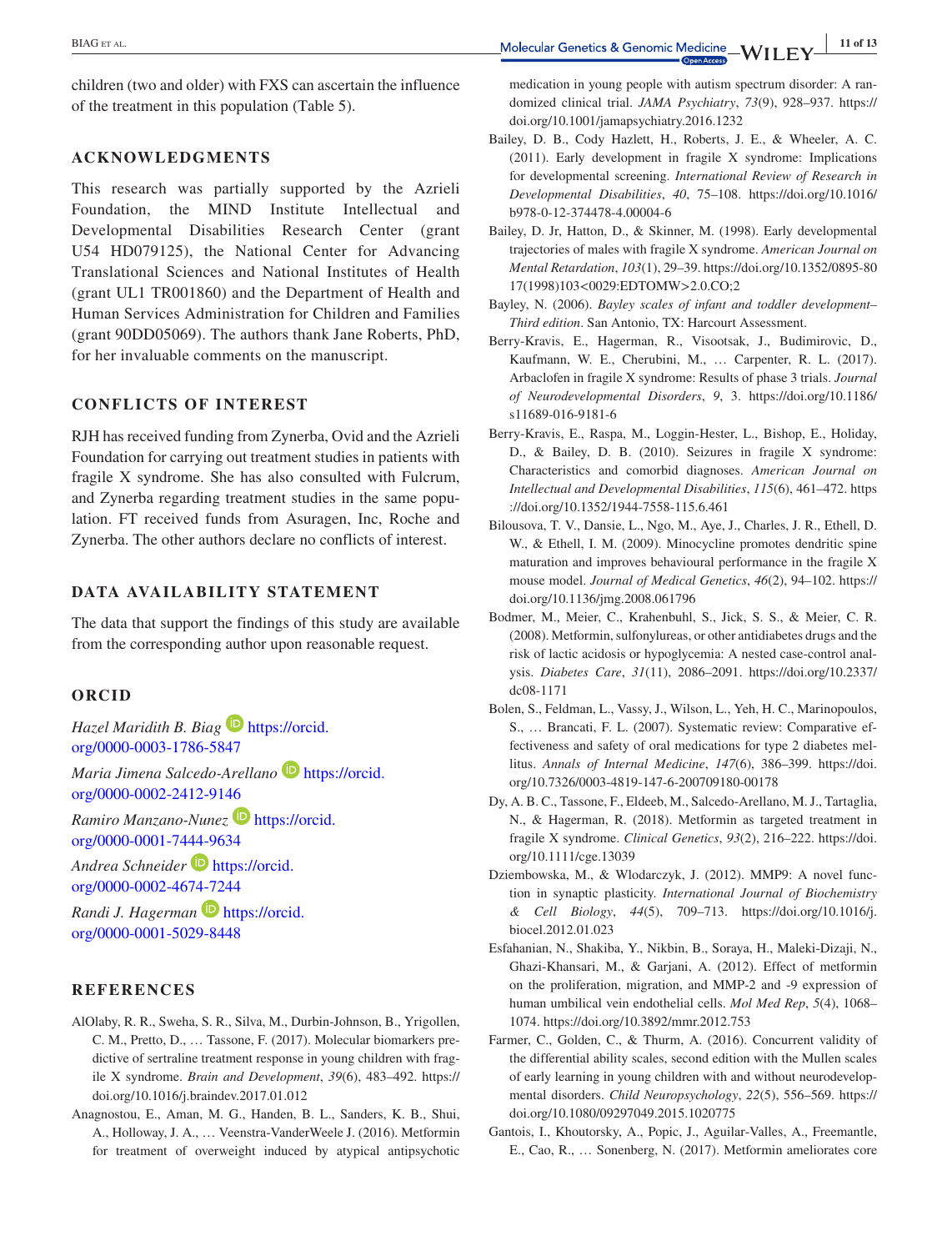deficits in a mouse model of fragile X syndrome. *Nature Medicine*, *23*(6), 674–677.<https://doi.org/10.1038/nm.4335>

- Gantois, I., Popic, J., Khoutorsky, A., & Sonenberg, N. (2018). Metformin for treatment of fragile X syndrome and other neurological disorders. *Annual Review of Medicine*, [https://doi.org/10.1146/](https://doi.org/10.1146/annurev-med-081117-041238) [annurev-med-081117-041238](https://doi.org/10.1146/annurev-med-081117-041238)
- Grefer, M., Flory, K., Cornish, K., Hatton, D., & Roberts, J. (2016). The emergence and stability of attention deficit hyperactivity disorder in boys with fragile X syndrome. *Journal of Intellectual Disability Research*, *60*(2), 167–178. [https://doi.org/10.1111/](https://doi.org/10.1111/jir.12226) [jir.12226](https://doi.org/10.1111/jir.12226)
- Greiss Hess, L., Fitzpatrick, S. E., Nguyen, D. V., Chen, Y., Gaul, K. N., Schneider, A., … Hagerman, R. J. (2016). A randomized, double‐blind, placebo‐controlled trial of low‐dose sertraline in young children with fragile X syndrome. *Journal of Developmental and Behavioral Pediatrics*, *37*(8), 619–628. [https://doi.org/10.1097/](https://doi.org/10.1097/dbp.0000000000000334) [dbp.0000000000000334](https://doi.org/10.1097/dbp.0000000000000334)
- Hagerman, R. J., Schreiner, R. A., Kemper, M. B., Wittenberger, M. D., Zahn, B., & Habicht, K. (1989). Longitudinal IQ changes in fragile X males. *American Journal of Medical Genetics*, *33*(4), 513–518. <https://doi.org/10.1002/ajmg.1320330422>
- He, C. X., Cantu, D. A., Mantri, S. S., Zeiger, W. A., Goel, A., & Portera‐Cailliau, C. (2017). Tactile defensiveness and impaired adaptation of neuronal activity in the Fmr1 knock‐out mouse model of autism. *Journal of Neuroscience*, *37*(27), 6475–6487. [https://doi.](https://doi.org/10.1523/jneurosci.0651-17.2017) [org/10.1523/jneurosci.0651-17.2017](https://doi.org/10.1523/jneurosci.0651-17.2017)
- Hodapp, R. M., Dykens, E. M., Hagerman, R. J., Schreiner, R., Lachiewicz, A. M., & Leckman, J. F. (1990). Developmental implications of changing trajectories of IQ in males with fragile X syndrome. *Journal of the American Academy of Child and Adolescent Psychiatry*, *29*(2), 214–219. <https://doi.org/10.1097/00004583-199003000-00009>
- Hoeffer, C. A., Sanchez, E., Hagerman, R. J., Mu, Y., Nguyen, D. V., Wong, H., … Tassone, F. (2012). Altered mTOR signaling and enhanced CYFIP2 expression levels in subjects with fragile X syndrome. *Genes, Brain, and Behavior*, *11*(3), 332–341. [https://doi.](https://doi.org/10.1111/j.1601-183X.2012.00768.x) [org/10.1111/j.1601-183X.2012.00768.x](https://doi.org/10.1111/j.1601-183X.2012.00768.x)
- Hustyi, K. M., Hall, S. S., Jo, B., Lightbody, A. A., & Reiss, A. L. (2014). Longitudinal trajectories of aberrant behavior in fragile X syndrome. *Research in Developmental Disabilities*, *35*(11), 2691– 2701. <https://doi.org/10.1016/j.ridd.2014.07.003>
- Jones, K. L., Arslanian, S., Peterokova, V., Park, J.‐S., & Tomlinson, M. (2002). Effect of metformin in pediatric patients with type 2 diabetes. *Diabetes Care*, *25*(1), 89–94.
- Klein, D. J., Cottingham, E. M., Sorter, M., Barton, B. A., & Morrison, J. A. (2006). A randomized, double‐blind, placebo‐controlled trial of metformin treatment of weight gain associated with initiation of atypical antipsychotic therapy in children and adolescents. *American Journal of Psychiatry*, *163*(12), 2072–2079. [https://doi.org/10.1176/](https://doi.org/10.1176/ajp.2006.163.12.2072) [ajp.2006.163.12.2072](https://doi.org/10.1176/ajp.2006.163.12.2072)
- Komesidou, R., Brady, N. C., Fleming, K., Esplund, A., & Warren, S. F. (2017). Growth of expressive syntax in children with fragile X syndrome. *Journal of Speech, Language, and Hearing Research*, *60*(2), 422–434. [https://doi.org/10.1044/2016\\_jslhr-l-15-0360](https://doi.org/10.1044/2016_jslhr-l-15-0360)
- Lachiewicz, A. M., Gullion, C. M., Spiridigliozzi, G. A., & Aylsworth, A. S. (1987). Declining IQs of young males with the fragile X syndrome. *American Journal of Mental Retardation*, *92*(3), 272–278.
- Langan, R. C., & Goodbred, A. J. (2017). Vitamin B12 deficiency: Recognition and management. *American Family Physician*, *96*(6), 384–389.
- Lee, M., Chang, H. S., Wu, H. T., Weng, H. H., & Chen, C. M. (2005). Intractable epilepsy as the presentation of vitamin B deficiency in the absence of macrocytic anemia. *Epilepsia*, *46*(7), 1147–1148. <https://doi.org/10.1111/j.1528-1167.2005.66204.x>
- Leigh, M. J., Nguyen, D. V., Mu, Y., Winarni, T. I., Schneider, A., Chechi, T., … Hagerman, R. J. (2013). A randomized double‐blind, placebo‐ controlled trial of minocycline in children and adolescents with fragile x syndrome. *Journal of Developmental and Behavioral Pediatrics*, *34*(3), 147–155. <https://doi.org/10.1097/DBP.0b013e318287cd17>
- Li, W. D., Li, N. P., Song, D. D., Rong, J. J., Qian, A. M., & Li, X. Q. (2017). Metformin inhibits endothelial progenitor cell migration by decreasing matrix metalloproteinases, MMP‐2 and MMP‐9, via the AMPK/mTOR/autophagy pathway. *International Journal of Molecular Medicine*, *39*(5), 1262–1268. [https://doi.org/10.3892/](https://doi.org/10.3892/ijmm.2017.2929) [ijmm.2017.2929](https://doi.org/10.3892/ijmm.2017.2929)
- Mehrabi, S., Sanadgol, N., Barati, M., Shahbazi, A., Vahabzadeh, G., Barzroudi, M., … Golab, F. (2018). Evaluation of metformin effects in the chronic phase of spontaneous seizures in pilocarpine model of temporal lobe epilepsy. *Metabolic Brain Disease*, *33*(1), 107–114. <https://doi.org/10.1007/s11011-017-0132-z>
- Monyak, R. E., Emerson, D., Schoenfeld, B. P., Zheng, X., Chambers, D. B., Rosenfelt, C., … Jongens, T. A. (2017). Insulin signaling misregulation underlies circadian and cognitive deficits in a Drosophila fragile X model. *Molecular Psychiatry*, *22*(8), 1140–1148. [https://](https://doi.org/10.1038/mp.2016.51) [doi.org/10.1038/mp.2016.51](https://doi.org/10.1038/mp.2016.51)
- Moro, F., Pisano, T., Bernardina, B. D., Polli, R., Murgia, A., Zoccante, L., … Guerrini, R. (2006). Periventricular heterotopia in fragile X syndrome. *Neurology*, *67*(4), 713–715. [https://doi.org/10.1212/01.](https://doi.org/10.1212/01.wnl.0000230223.51595.99) [wnl.0000230223.51595.99](https://doi.org/10.1212/01.wnl.0000230223.51595.99)
- Mullen, E. M. (1995). *Mullen scales of early learning: AGS Edition*. Minneapolis, MN: Pearson (AGS).
- Muzar, Z., Lozano, R., Kolevzon, A., & Hagerman, R. J. (2016). The neurobiology of the Prader‐Willi phenotype of fragile X syndrome. *Intractable and Rare Diseases Research*, *5*(4), 255–261. [https://doi.](https://doi.org/10.5582/irdr.2016.01082) [org/10.5582/irdr.2016.01082](https://doi.org/10.5582/irdr.2016.01082)
- Naha, K., Dasari, S., Vivek, G., & Prabhu, M. (2012). Vitamin B(1)(2) deficiency: An unusual cause for recurrent generalised seizures with pancytopaenia. *BMJ Case Reports*, *2012*, [https://doi.org/10.1136/](https://doi.org/10.1136/bcr-2012-006632) [bcr-2012-006632](https://doi.org/10.1136/bcr-2012-006632)
- Nowicki, S. T., Tassone, F., Ono, M. Y., Ferranti, J., Croquette, M. F., Goodlin‐Jones, B., & Hagerman, R. J. (2007). The Prader‐Willi phenotype of fragile X syndrome. *Journal of Developmental & Behavioral Pediatrics*, *28*(2), 133–138. [https://doi.org/10.1097/01.](https://doi.org/10.1097/01.DBP.0000267563.18952.c9) [DBP.0000267563.18952.c9](https://doi.org/10.1097/01.DBP.0000267563.18952.c9)
- Ong, C. R., Molyneaux, L. M., Constantino, M. I., Twigg, S. M., & Yue, D. K. (2006). Long-term efficacy of metformin therapy in nonobese individuals with type 2 diabetes. *Diabetes Care*, *29*(11), 2361–2364. <https://doi.org/10.2337/dc06-0827>
- Park, M. H., Kinra, S., Ward, K. J., White, B., & Viner, R. M. (2009). Metformin for obesity in children and adolescents: A systematic review. *Diabetes Care*, *32*(9), 1743–1745. [https://doi.org/10.2337/](https://doi.org/10.2337/dc09-0258) [dc09-0258](https://doi.org/10.2337/dc09-0258)
- Roberts, J. E., Mankowski, J. B., Sideris, J., Goldman, B. D., Hatton, D. D., Mirrett, P. L., … Bailey, D. B. Jr (2009). Trajectories and predictors of the development of very young boys with fragile X syndrome. *Journal of Pediatric Psychology*, *34*(8), 827–836. [https://](https://doi.org/10.1093/jpepsy/jsn129) [doi.org/10.1093/jpepsy/jsn129](https://doi.org/10.1093/jpepsy/jsn129)
- Roberts, J. E., McCary, L. M., Shinkareva, S. V., & Bailey, D. B. Jr (2016). Infant development in fragile X syndrome: Cross‐syndrome